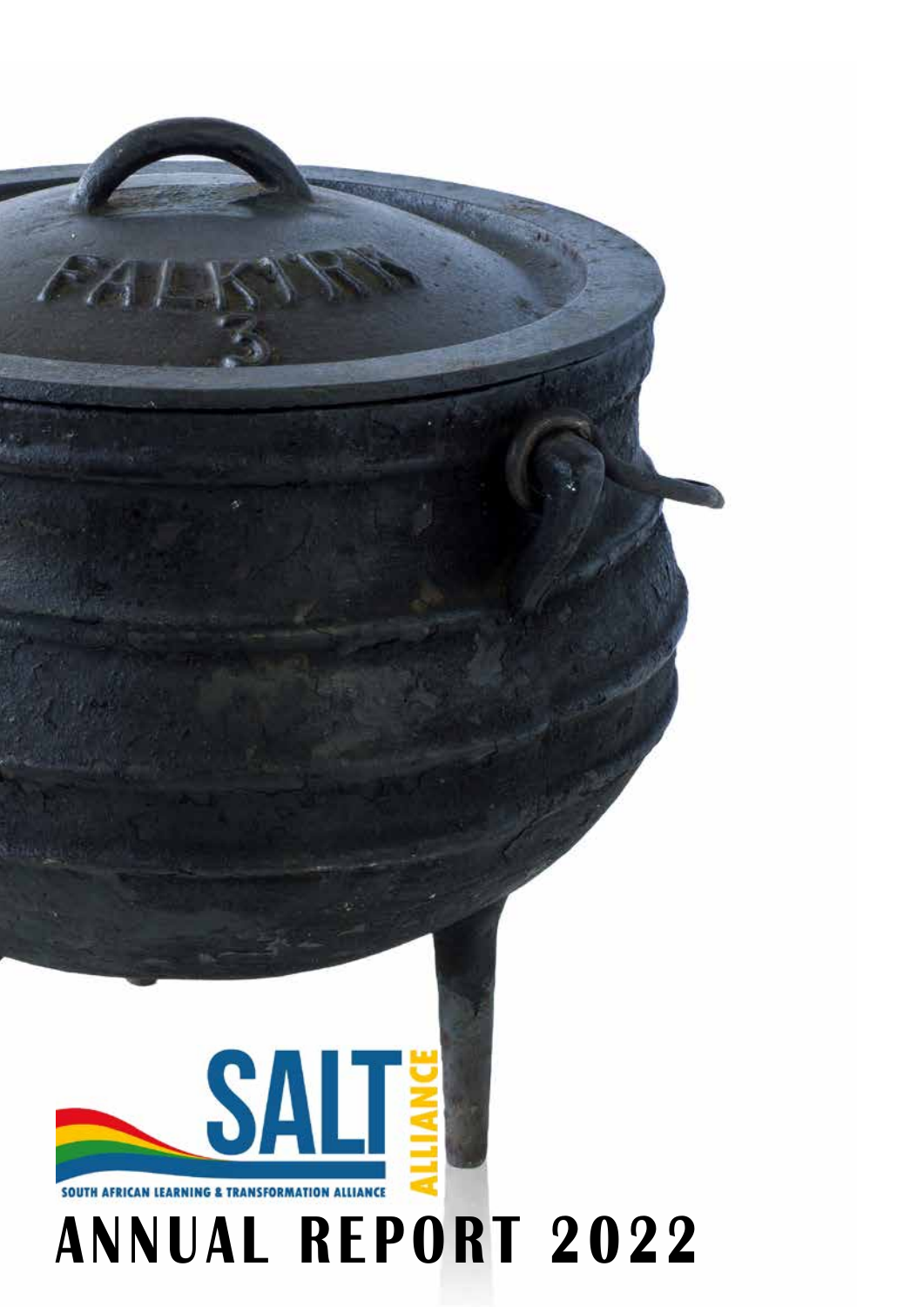# **CONTENTS**

| <b>About SALT Alliance</b>   |    |
|------------------------------|----|
| <b>Outgoing Chair Report</b> | 4  |
| Incoming Chair Report        | 5  |
| Highlights of 2021           | 6  |
| <b>Member Reports</b>        | 8  |
| <b>Financial Report</b>      | 23 |

### **South African Learning and Transformation Alliance**

learning and acting together to strengthen families and community groups in South Africa

**CONTRACTOR** 

#### **Photo credits:**

 *Potjie - photo by Image by Jean van der Meulen, Pixabay SALT pot - photo by Faran Raufi, Unsplash Hand holding SALT - Image by LoggaWiggler, Pixabay Salt spoon - photo by Jason Tuinstra,Unsplash*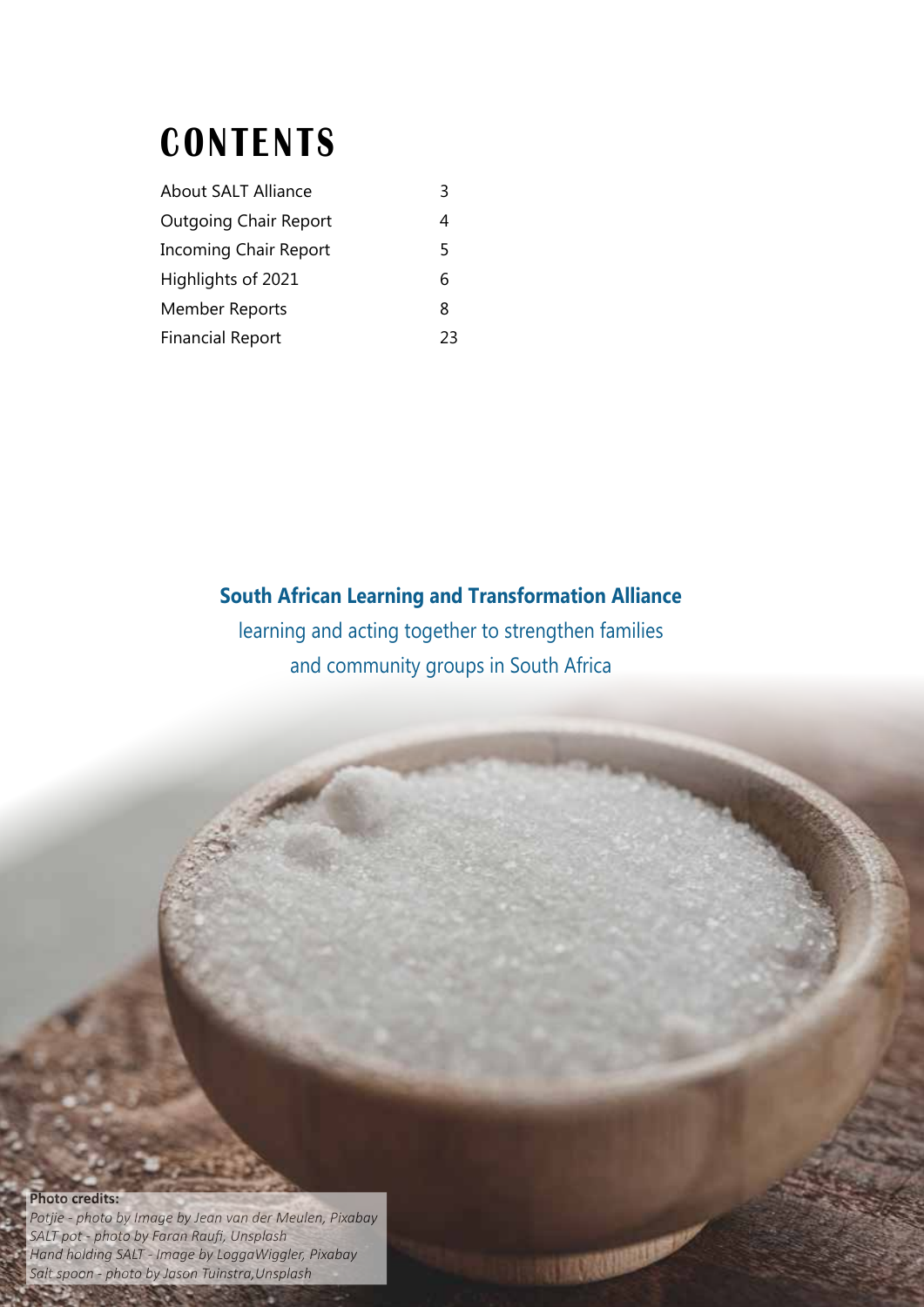# **ABOUT SALT ALLIANCE**

#### **HISTORY**

SALT Alliance, founded in 2010, is an Alliance of eight South African Christian nonprofit organisations located across four of South Africa's provinces. Each Member delivers their own programmes but shares some programme foci and joint activities. The Alliance facilitates peer learning, accountability, community-based research and advocacy. Members also fundraise and manage funds collectively.

#### **VISION**

SALT Alliance sees strong and courageous South African families and community groups responding to the needs of and opportunities available in their communities, using the many assets that they have. This is being achieved, in part, by the work of different community change agents including home based carers, youth workers, church leaders, women's community groups and community leaders.

#### **MISSION**

SALT Alliance has set itself the following objectives:

- 1. Development and learning of Alliance members' senior leadership
- 2. Development and learning of Community Change Agents
- 3. Joint research, development and advocacy
- 4. Communications and fundraising support for Alliance members

#### **HOW WE WORK**

SALT Alliance Members work independently on programmes in their own communities. Collective learning, research and advocacy take place through online collaboration, face-to-face meetings and exchange visits.

Members work together to run SALT Imbizos (meetings) to capacitate community groups with whom they work. These meetings include peer and expert learning sessions, peer reviews, programme design and review, and times for general sharing and encouragement. The work of the Alliance is facilitated by a part-time Secretariat.

#### **GOVERNANCE**

The Board is made up of representatives from the founding members of SALT, namely eThembeni (formerly CMD-Isizo), Mfesane, Nakekela, Thembalethu Community Centre and Thembalethu Nkomazi. A sixth board member - formerly working with TransWorld Radio - is from a newer member, Veritas. Membership to SALT is upon invitation and recognition of the same shared values and mission.

SALT is a registered not-for-profit company (NPC) with tax exemption status.

SALT Alliance NPC Email: secretariat@saltalliance.org Website: www.saltalliance.org Facebook: https://www.facebook.com/SaltAlliance NPC: 2017/183687/08 | PBO: 930069036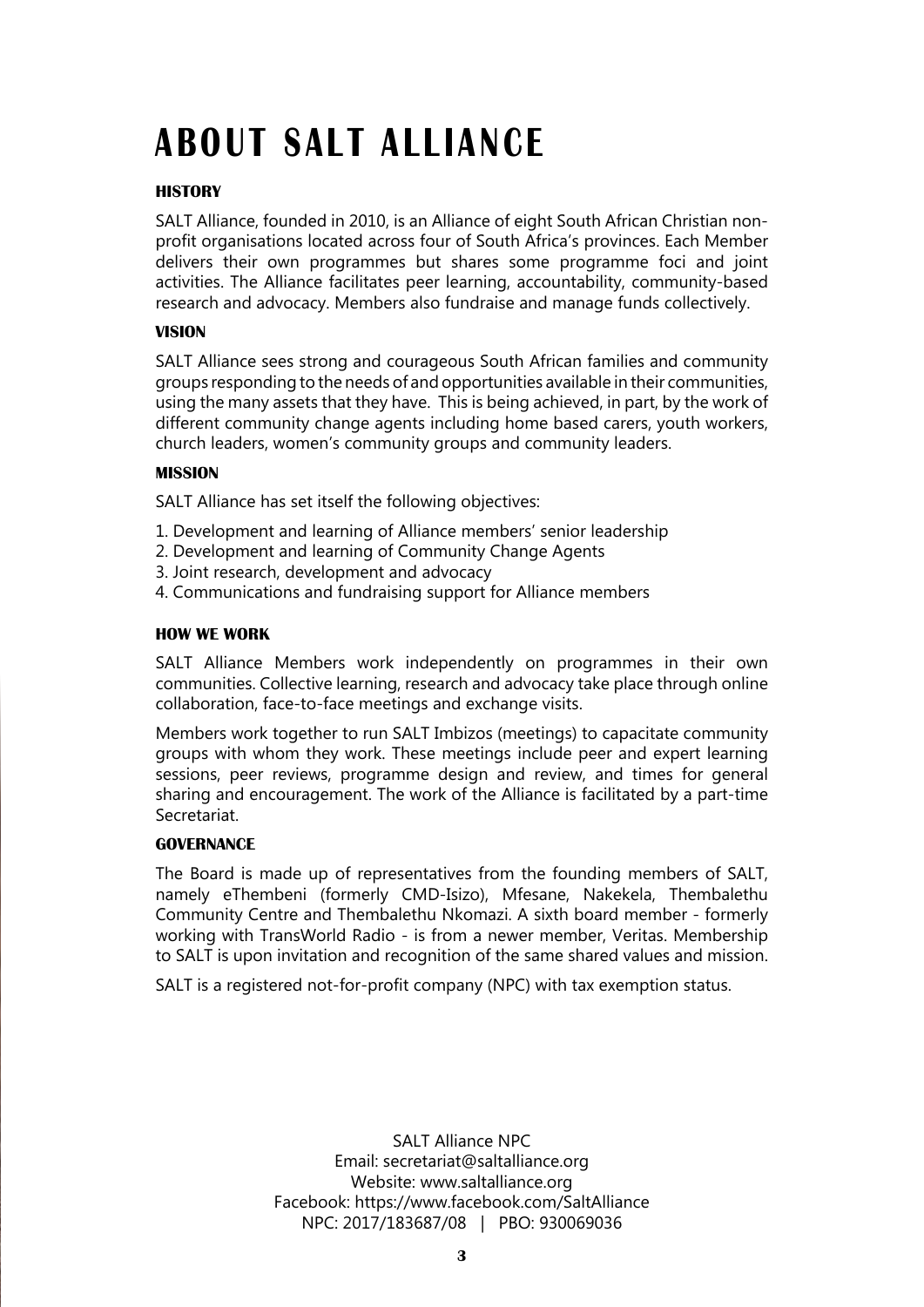# **OUTGOING CHAIR REPORT**

COVID-19 has changed the face of human life for ever. SALT has also been transformed.

Hopefully 2021 ended with the promise that the COVID-19 pandemic is dying a slow death and that "normal" living will slowly be restored. But, again, nothing will ever be "normal" or the same again.

Many of us - member organisations, management and staff - lost loved ones and some also suffered the severe symptoms of coronavirus in their own bodies or through loved ones getting ill. All our SALT member organisations feel the loss of income due to local churches taking the strain of income dropping due to poor church attendance.

On the positive side, we all learnt to do much more with much less. We sustained our Exco through Zoom meetings. We held meetings with community workers in our member organisations through online interventions. We extended trainings like the "Dare" and "Dignity" campaigns through Zoom. I remember doing a "Dare" online training with 40 young men all over Africa!

So doing we kept standing in the gap for our people, whom God sent us to serve.

Lastly I want to pray blessings for wisdom and grace upon our new chairperson, Mr Cleopas Maseko, knowing that he will lead this good organisation to unknown new heights.

Umusa.

Lourens Schoeman

Outgoing SALT Chairperson Chairman of the Board: eThembeni / CMD-Usizo Aids Trust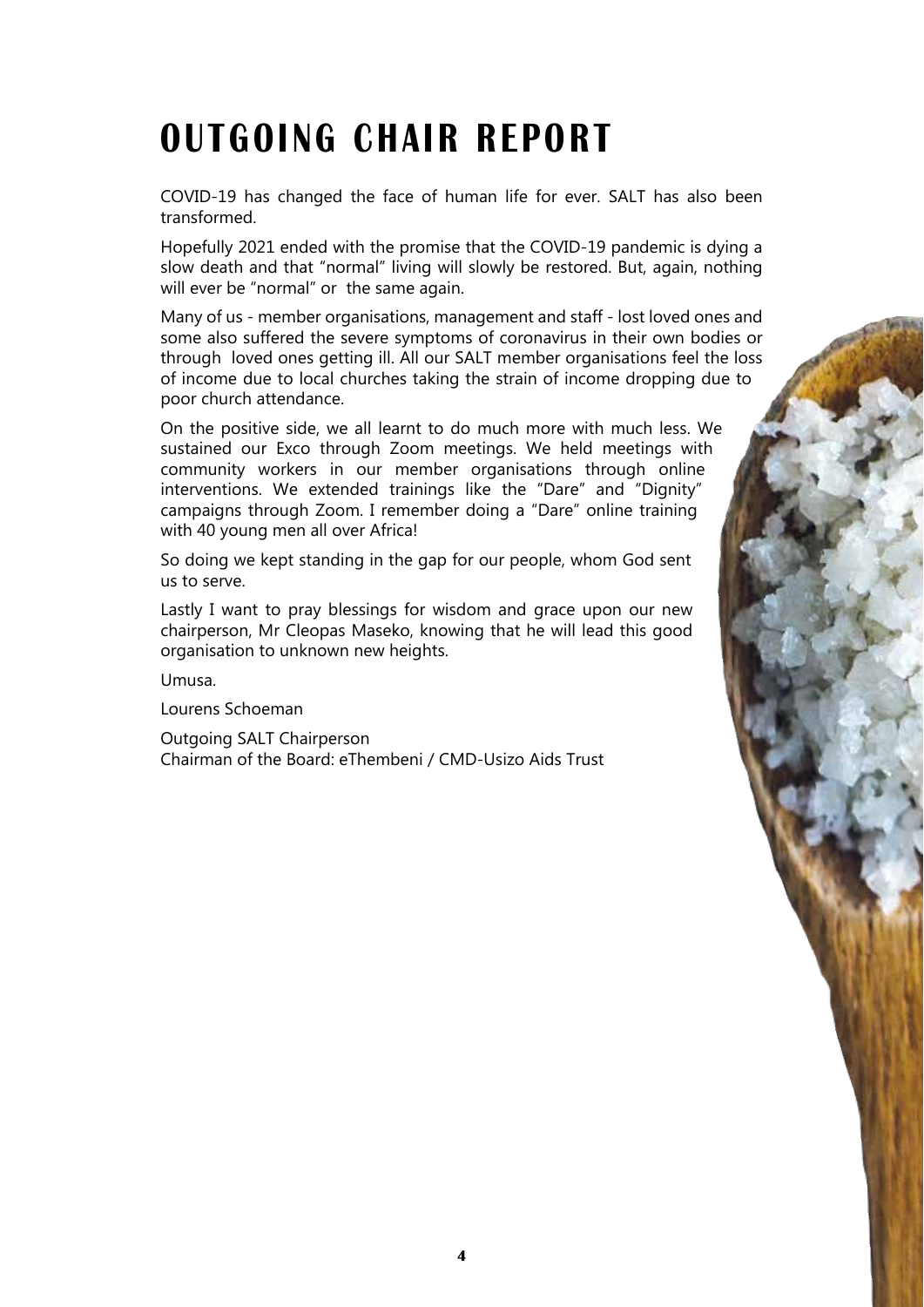# **INCOMING CHAIR REPORT**

It has been an honour and a privilege to be part of the SALT family, including being the chairperson.

SALT is indeed a salt for the communities that we are serving. Just as salt plays an important role in preserving food, SALT has played an important role in preserving the communities that we are reaching. Salt is also used to clean wounds. Our organization has been instrumental in cleaning the wounds for the people in our communities. Some are sick from the diseases, while others are struggling with extreme poverty and unemployment. The work of SALT as an institution is helping in healing those wounds in our society through the implementation of a variety of programmes by SALT member organizations.

Another function of salt is to bring out the flavour of the food being prepared. I see that SALT Alliance is also helping to bring the beauty of the communities that we are reaching and contributing to our society reaching her full potential. What a privilege it is to chair such an institution that is playing such an important role.

In order to bring that healing and lovely flavour in our society, the SALT leadership prays for one another and for all the activities to be implemented and for the communities that we are reaching. Prayer and encouragement for one another ensures firstly and foremost that our own leaders and members have healed from their own painful experiences. In this way we are able to play a meaningful role in bringing healing to our own communities.

We have been able to achieve our role as SALT through the commitment and support of our secretariat. She is outstanding in supporting the leadership for SALT and all other SALT member organizations. In addition the support by the former chairperson (Dr L. Schoeman) to the current chairperson also ensured continuity for the success and programme implementation for SALT. The efficiency of the treasurer (Mrs Y. Afrika) has also contributed to the success of SALT and as chairperson, I want to say thank you all for all the contribution during 2021.

The role played by our partner Verre Naasten is so valuable. SALT could not have reached this level without the ongoing support and encouragement of Verre Naasten. In extension, we wish to thank all the institutions and individuals who have in turn supported Verre Naasten as this support enabled VN to support SALT.

Last, but not the least, I want to say a big thank you to all SALT's member organizations. Your active participation has brought life to our SALT family.

We welcome back Mr. Danie du Preez, now working with Veritas, and we welcome a new member to SALT, The Dignity Campaign, with whom we have previously partnered to bring the Dignity and Dare programmes to our organisations and communities.

Of course 2021 was a challenging year, but through prayer, encouraging one another and trusting God, we are still continuing with programme implementation. We drew lessons from the challenges of 2021 and we are committed in becoming better in 2022. In everything we do as SALT, may the name of our Lord be glorified.

Mr. Cleopas Maseko

Incoming SALT Chairperson CEO: Thembalethu Nkomazi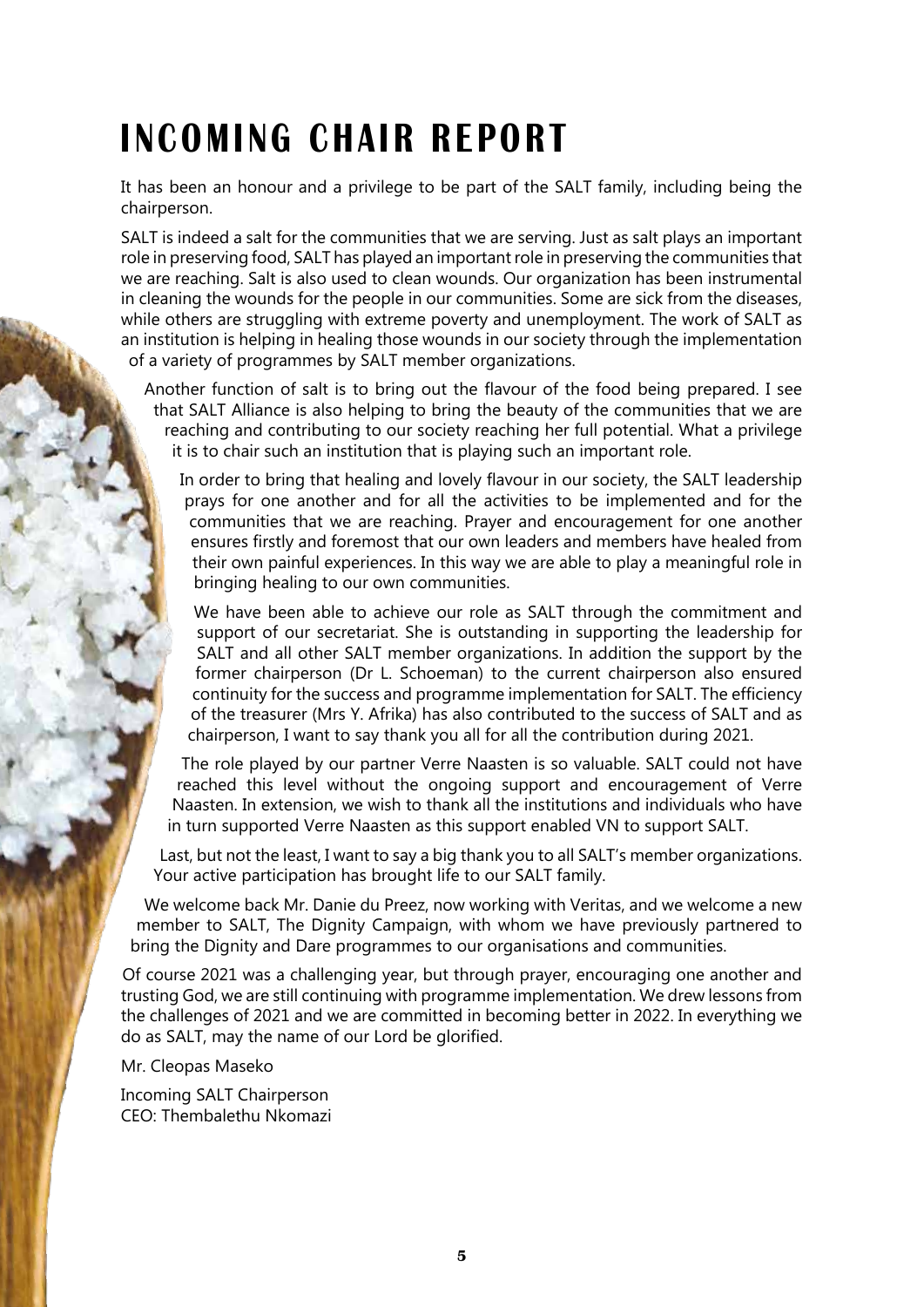# **HIGHLIGHTS OF 2021**

### **CORONAVIRUS WEAKENS SA ECONOMY**

South Africa continues to feel the effects of COVID-19 with particular impact on the vulnerable. The July riots in KwaZulu-Natal further affected an already strained economy. The loss of income from tourism, closure of businesses, rising unemployment, increases in food and petrol prices and lack of access to schools have left indelible marks on our people and economy. It's estimated that up to two years of education has been lost.

Unemployment officially measured 34.9% in Q3 2021, giving South Africa the highest unemployment rate in the world. The youth unemployment rate, measuring job-seekers between 15 and 24 years old, hit a new record high of 66.5% (www.fxempire.com). The ZAR 350 COVID-19 social relief grant has in many cases been diverted or abused, while immigrants cannot access social grants at all, increasing their vulnerability.

### **COVID-19 FOOD RELIEF**

Thanks to a second gift of funding and donations by Stichtung Pharus, Verre Naasten and Zuid-Afrika Mission at the end of 2020, SALT Alliance members were able to distribute a further round of food parcels, grocery vouchers and seeds/seedlings early in 2021. The addition of seedlings enabled families/communities to start food gardens and served as a possible source of income at the same time.

Member organisations continue to raise awareness of needs and support families wherever possible through initiatives like the Thembalethu Nkomazi seedling project and Growing Food God's Way campaign championed by eThembeni. Many of our SALT members have started their own food gardens at their premises to feed staff and vulnerable families.

### **MICAH GLOBAL CONSULTATION**

Every three years, Micah Global members from around the world gather for a consultation that is hosted in turn by one of their regions. Africa hosted the 2021 Consultation which had the theme of KUSHAMIRI, which is the beautiful Kiswahili word for 'flourish'. The Consulation visited the theme of what it looks like to 'flourish' in the midst of hard places. We gathered to reflect on how we as individuals, organisations and congregations flourish so that we may be catalysts for the flourishing of the communities we serve, in all seasons and in difficult situations.

The Consultation consisted of two elements: KUSHAMIRI BROADCAST – a live, time-specific programme running online from 5-10 September and KUSHAMIRI COMMUNITY – an online interaction space available from 1-30 September, where attendees engaged in their own time.

SALT Alliance, Mfesane, The Dignity Campaign and eThembeni took part in Kushamiri, putting together digital booths to share about their work, presenting Emphatics (short recorded talks), helping to facilitate "Under the Tree" conversations and even a full workshop on the Dignity and Dare programmes.

It was very encouraging to see our members learn and grow through being part of this online new platform, and realise that our learnings and South African resources have value beyond our own nation.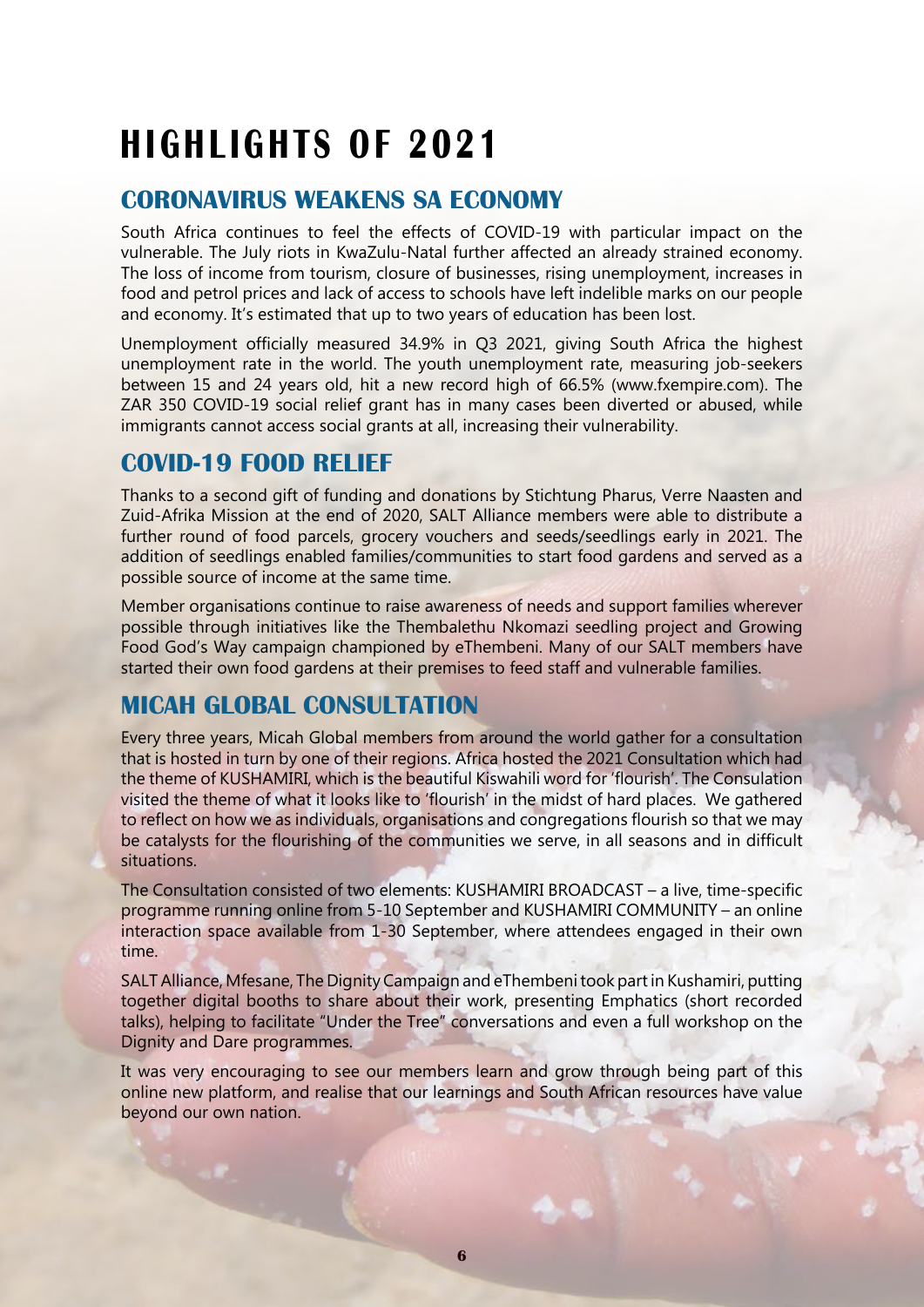### **STRENGTHENING LOCAL CHURCH**

Veritas College International continues to offer Biblical training to pastors in local communities and to NPO staff. This year both Mfesane and Thembalethu Nkomazi brought VCI trainers to their communities with focus on Module 1 (Principles of how God communicates with us through His Word; The five steps of exegesis; Pauline literature; How to lead a Bible Study; How to preach). Dr. L Schoeman has been working with Veritas as a trainer. By strengthening believers and leaders in how to study and interpret Scripture, false teachings in the church are confronted and the faith of the local church is strengthened.

### **PROTECTION OF PERSONAL INFORMATION**

Through the generosity of Thembalethu Nkomazi, SALT was able to assist members with already compiled legal documentation compliant with South African legislation changes with regards to the protection of personal information (POPI Act) which affected all companies and non profit organisations in South Africa.

At the same time SALT also secured its own information in a secure migration to Google Drive and with offline backups.

### **COMMUNICATIONS ASSISTANCE TO SALT MEMBERS**

SALT Alliance donated a total of 43.5 hours of communications assistance to members this year. This included design, layout, copy and editing of annual reports and newsletters; website updates; Facebook posts and coaching; instruction in marketing principles including how to design posters for programmes; strategy input into and design of HR documents.

All of the above is in addition to SALT's contribution to updating our member's POPI Act, Communications and Privacy policy documents.

The Secretariat also maintained SALT's own Facebook, website and communications as part of the Secretariat's porfolio.

### **ONGOING IMPACT OF DIGNITY & DARE PROGRAMMES IN OUR SALT MEMBER COMMUNITIES**

SALT Alliance facilitated and partly funded Dignity and Dare Facilitator training at our 2019 Imbizo held in Ladysmith as well as further Facilitator and Train the Trainer funding.

In 2021, SALT members ran 48 Dignity Days, reaching 1058 girls. Nine new Dignity Facilitators were trained, with a total of 45 active Dignity Facilitators at the end of 2021.

SALT Members ran 22 Dare Days reaching 628 boys. Sixteen new Dare Facilitators were trained in 2021, bringing the total number of Dare Facilitators across the SALT members to 29. Details of these trainings can be found in the Member Reports in this Annual Report. Feedback from local schools, parents and communities has been very positive. Youth have been sharing what they have learnt, behaviours are changing and as a result, SALT members have been invited to run more interventions through churches and schools.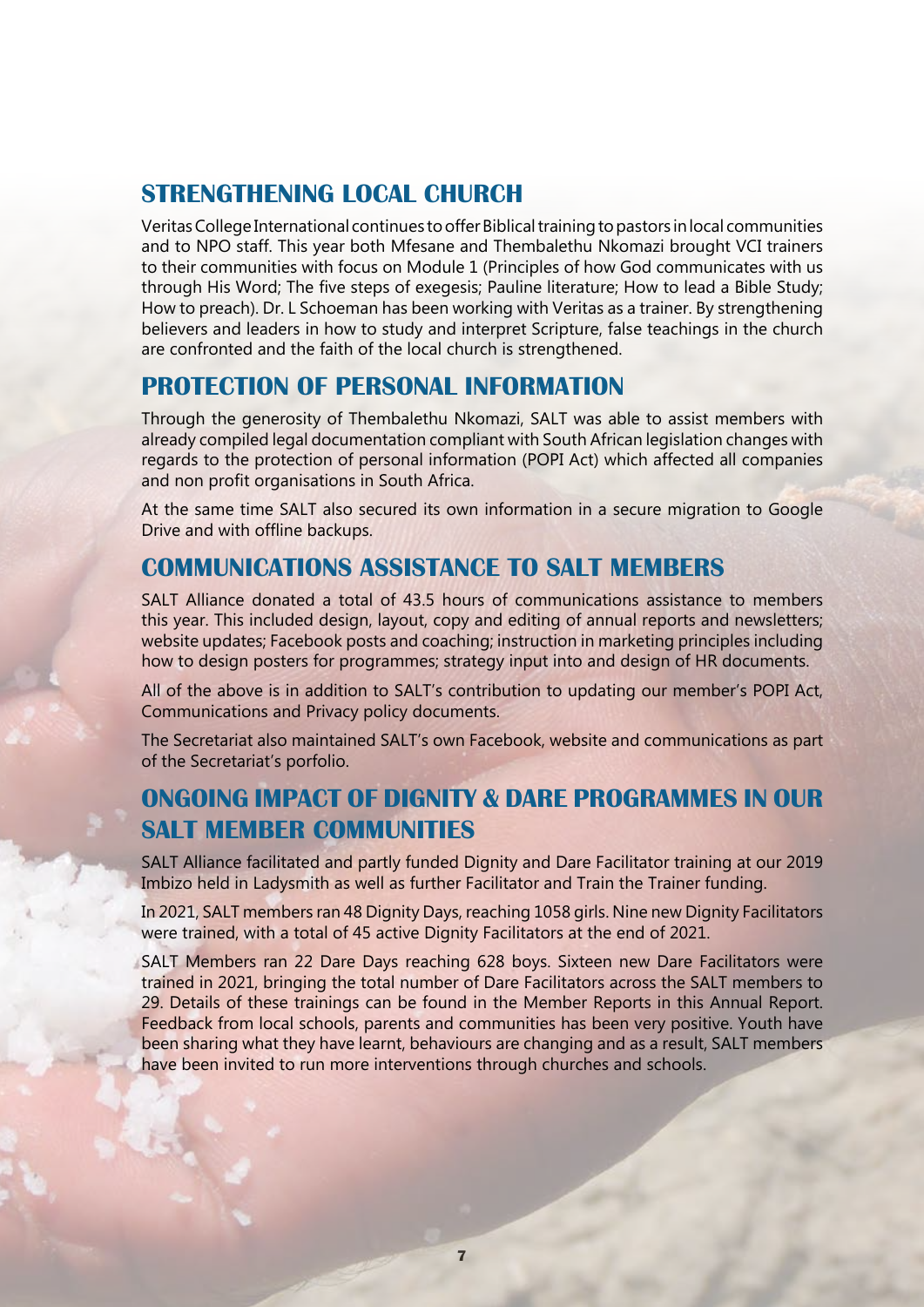### **MEMBER REPORTS**

### **eThembeni**



#### **MEMBER OVERVIEW**

Meaning "place of hope", eThembeni supplies holistic, relevant social services in KwaZulu-Natal, focusing on the rural, poor communities of the uThukela and uMsinga. eThembeni's services address HIV and AIDS-related issues and encourage communities to take control of their situation in their private life, family structures and society.

This is achieved through outreach to orphans and vulnerable children (OVC), home based care, self-help groups, life skills at schools, family preservation, as well as assisting religious leaders to understand HIV and create congregations that are without bias.

#### **CONTACT INFO**

SALT contact: Mr Nkanyiso Dlamini Website: www.ethembeni.org SALT Founding Member SALT Board member / Vice Chairman: Dr L. Schoeman



#### **HOW DID SALT CONTRIBUTE TO YOUR ORGANISATION IN 2021?**

Giving us trainings, follow ups to trainings and encouraging way forwards on how to give the information to our beneficiaries. Connecting us to other organisations and sharing ideas on how to impact the community and making the community to be independent while sustaining the positive impact on one another.

Marketing our organisation to other stakeholders and funders. Helping us to do effective reporting to donors and making sure that our M&E as an organisation is well-checked by authorities.

Food relief to COVID-19 affected people in different communities.

The giving of relevant information/services to the community in good seasons (Community Needs Assessment).

#### **DID A PARTICULAR SALT MEMBER SUPPORT YOU IN ANY WAY?**

Yes, they have, we as the organisation are growing in trying to put together our own report, with skills we have received from SALT and it has been a good partnership to journey with SALT with us getting all these skills from them.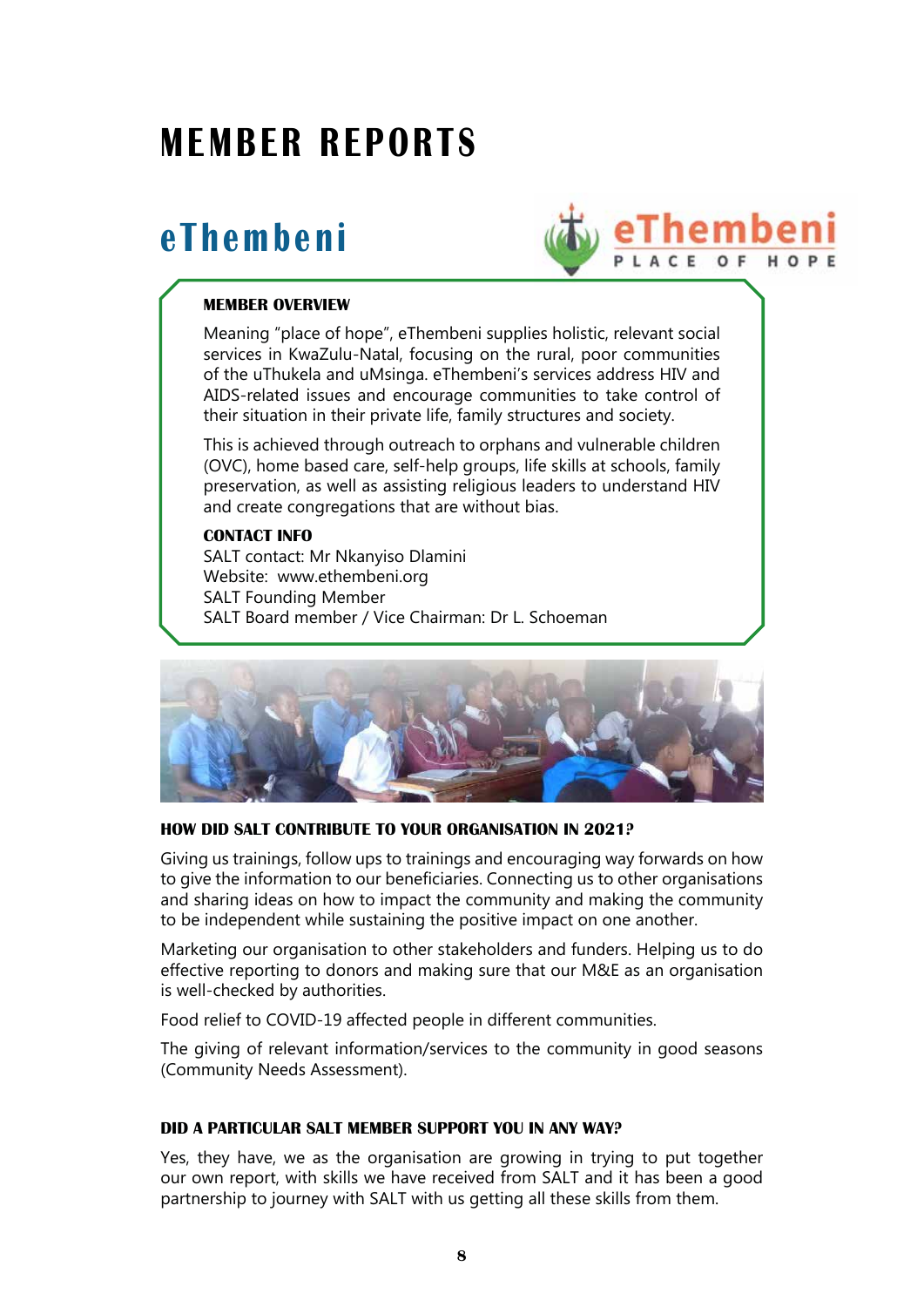

#### **HOW DID YOUR ORGANISATION CONTRIBUTE TO SALT IN 2021?**

eThembeni participated in the Micah Global Consultation, participated and led Dignity and Dare facilitator Zoom calls. Dr Schoeman served on the SALT Board.

#### **HOW HAVE DIGNITY & DARE IMPACTED YOUR COMMUNITY?**

eThembeni facilitated 6 Dignity Days by the Ladysmith team, reaching 108 girls. We currently have eleven Dignity Facilitators.

We ran a Dare camp in the beginning of the year, reaching out to 56 boys, then followed this with 6 Dare Days in different schools, with 216 boys participating. We were excited to hold Dare Facilitator Training and have 16 new facilitators trained, and are looking forward to deploying them in 2022 (COVID-19 imposed restrictions on operating in schools in 2021).

Dignity and Dare have changed the way we do our youth programmes in schools - usually we run on a lighter note to reach teens, however, with Dignity and Dare we find that we reaching youth at a much deeper and more personal level.

The school teachers are seeing positive change in their students. Schools are willing to invite back to their schools again and again because of that change, for which we are grateful.

#### **HAVE YOU PERSONALLY GROWN BY BEING PART OF SALT THIS YEAR?**

Nkanyiso Dlamini responds: "Yes I have grown very much because I have learnt skills of reporting and have been encouraged on personal training as it will be an investment to my future as I am growing up."

#### **WHAT CAN SALT DO BETTER IN 2022?**

More trainings and platforms of us to uplift each other as organisations and to actually grow the mindset of the community is the first priority as we are serving the Lord in our workplace by serving His people.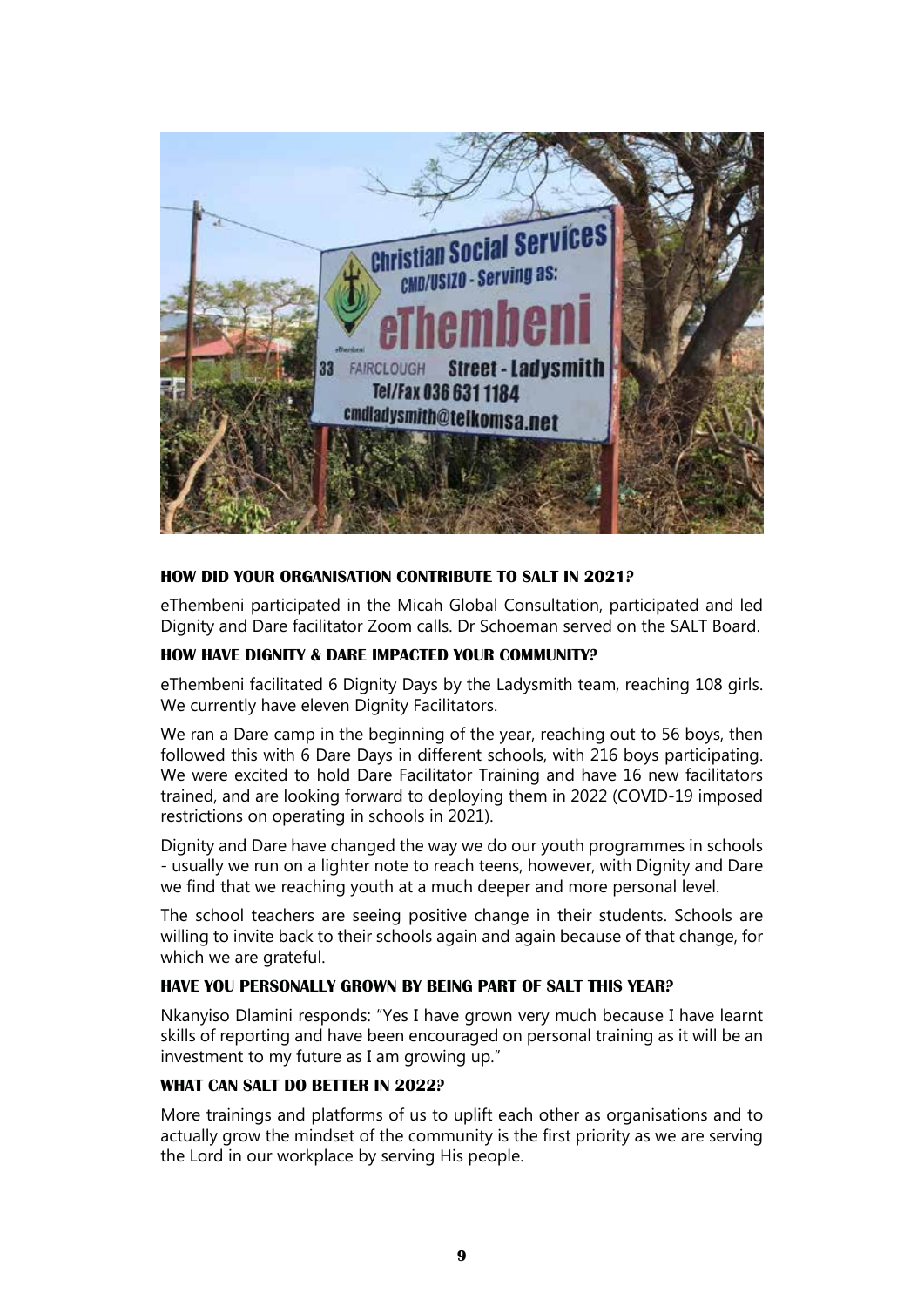# **Manaleni Achievement Centre**



Sunnorted Ry Faces in Need.

#### **MEMBER OVERVIEW**

Manaleni offers hope and action instead of despair and paralysis to the people of Tampa Bay and KwaMhlanga, South Africa, who are afflicted with or impacted by HIV/AIDS. KwaMhlanga has a population of 500,000 people of which approximately 45% is HIV-positive. Unemployment in the area is about 70%. In addition many children have lost one or both parents to HIV/AIDS-related illnesses.

We believe that the hope, love and care we provide the children and families of KwaMhlanga will have a long range impact in the community. Children are receiving an education, learning important life skills and being given a chance to break the cycle of poverty and disease through our afterschool programmes and community interventions.

#### **CONTACT INFO**

SALT contact: Mrs Jabulile Sibeko Website: www.manaleni.org SALT Member



#### **HOW DID SALT CONTRIBUTE TO YOUR ORGANISATION IN 2021?**

We received food parcels for 15 families, donated by Stichting Pharus, Zuid-Afrika Mission and Verre Naasten.

I also value the partnership with Thembalethu Centre and Nakekela. We have run Dignity and Dare programmes for our KwaMhlanga community. It is good to have other NPO leaders that I can relate to and who support and encourage me.

#### **DID A PARTICULAR SALT MEMBER SUPPORT YOU IN ANY WAY?**

Yes. Kerry always checked up on me personally and my family - how we are doing, asking about work related in our Organisation how things going. She did offer to help with Manaleni's reports. I did not use that opportunity but we will use it next year as we need the help with reports.

#### **HOW DID YOUR ORGANISATION CONTRIBUTE TO SALT IN 2021?**

I tried to attend zoom call meetings.

#### **HAVE YOU PERSONALLY GROWN BY BEING PART OF SALT THIS YEAR?**

Mrs Jabulile Sibeko shares: "Nope I did not grow. Technology is great but it is not the same as when we meet. The zoom calls are just 1 hour and not everyone can attend."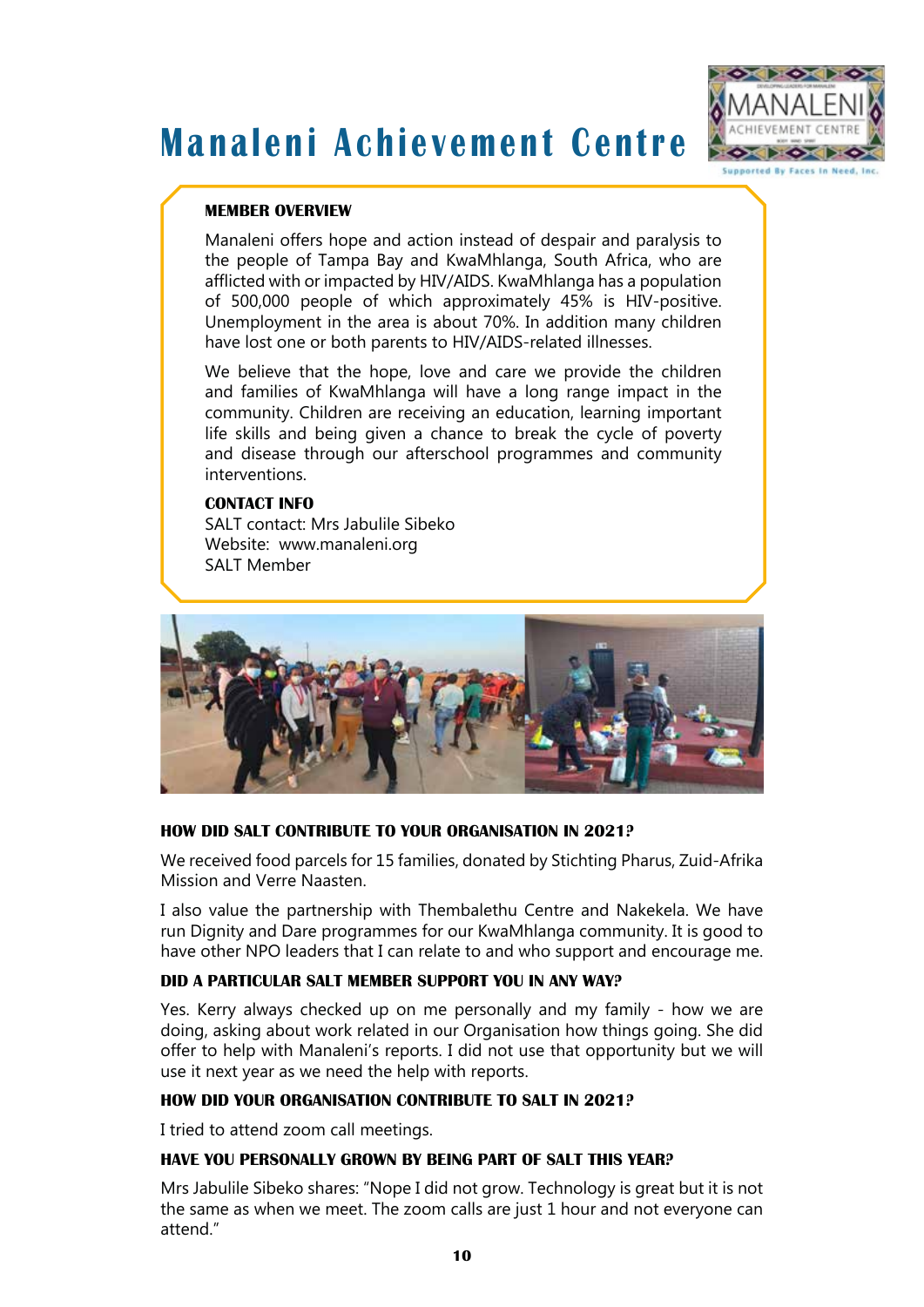

#### **HOW HAVE DIGNITY & DARE IMPACTED YOUR COMMUNITY?**

We ran two Dignity Days reaching 63 girls, and we trained two new Dignity Facilitators.

The girls from my organization who participated in Dignity Days have developed a higher self esteem and know their purpose of life. When we go out as we are reaching girls from the community our girls from our Organization help to facilitate.

We also ran two Dare Days for boys - in partnership with Thembalethu Centre which reached 57 young men. We trained up two new Dare Facilitators for our organisation this year. Dare is the first programme we have had to make boys feel special in our community. Boys have been neglected many years.

People around area and far they need our Dignity program and Dare badly as they see on social media.

We are encouraged that Boys and Girls who have attended Dignity and Dare are not closing their mouth - they are sharing what they have learnt. This is changing our community.

#### **WHAT CAN SALT DO BETTER IN 2022?**

I would like SALT to consider one digital training like previously and one inperson training. I know we have COVID. There are protocols to be followed as now we host lots of gatherings but God is protecting us.

It's my wish to meet in person with my SALT family. We have built a huge bond by that. It has been in those times where I have grown more and our Organisations still benefit in those trainings. But as from when COVID-19 started I have begun to feel like that we are losing that warm bond of love.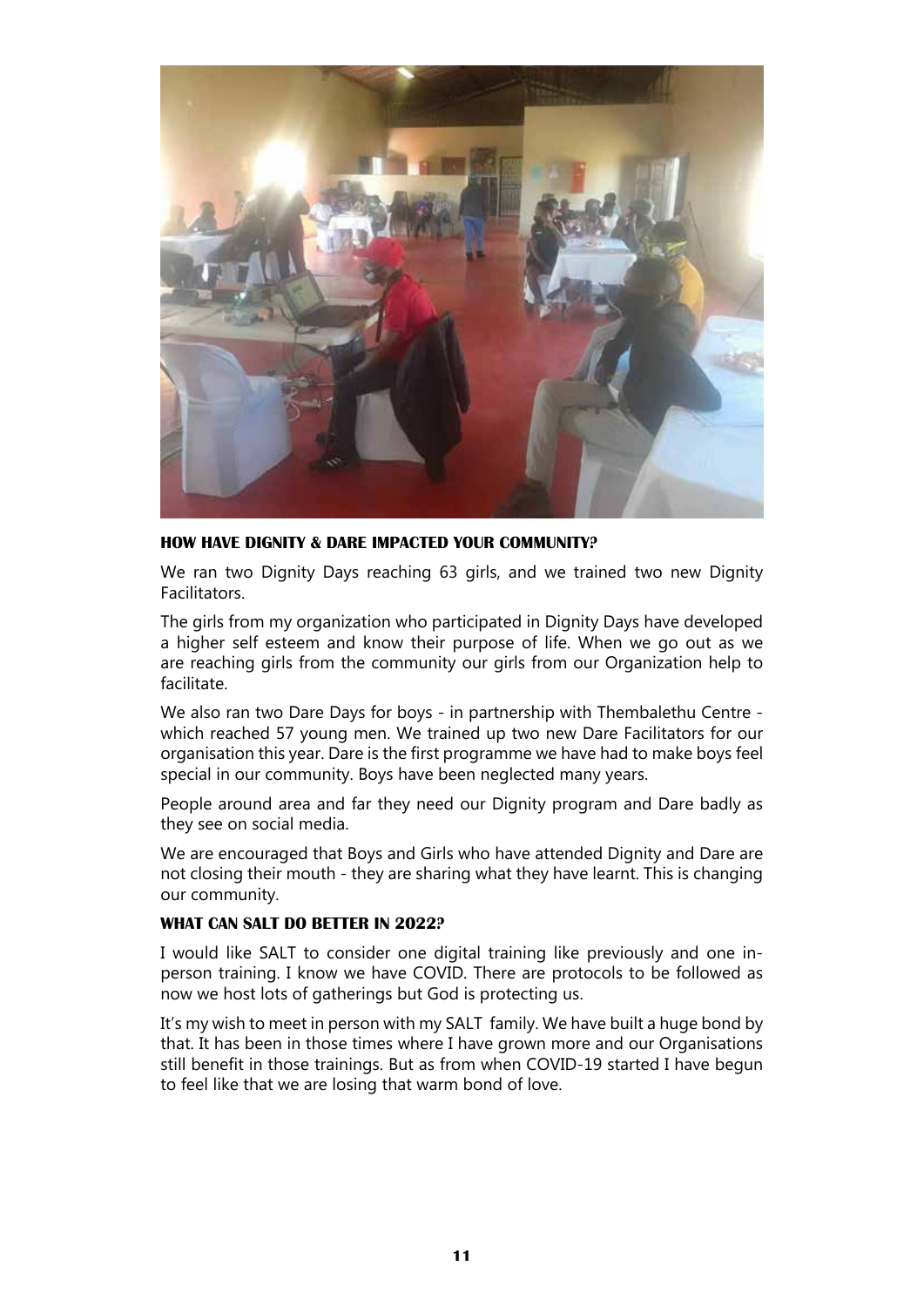### **Mfesane**



#### **MEMBER OVERVIEW**

Mfesane has offices on the West Coast of the Western Cape, in Gqherbha (formerly Port Elizabeth) in Nelson Mandela Bay and in Khayelitsha, Cape Town. Their vision is to empower communities, developing several successful programmes to address the basic needs of vulnerable groups including HIV counselling and testing, palliative care, orphans and vulnerable children, peer education, community development, skills development in ancillary health care, child and youth care work, sewing, plastering, welding and bricklaying.

#### **CONTACT INFO**

SALT contact: Mrs Yolandi Afrika, CEO Website: www.mfesane.org.za SALT Founding Member SALT Board member / Treasurer: Mrs Y. Afrika



#### **HOW DID SALT CONTRIBUTE TO YOUR ORGANISATION IN 2021?**

SALT enabled Mfesane to respond to the food need of many families in Khayelitsha, Gqeberha, Vredenburg, Velddrif and Saldanha Bay through the distribution of resources donated by Stichting Pharus, Zuid-Afrika Mission and Verre Naasten.

Through SALT Mfesane is a member of Micah Global and participated in the Kushamiri Consultation attended by many countries and organizations. We had the opportunity to share our services on an international level and more so to learn from other NGOs on an inter-church and global level.

We have received information, manuals on parenting and working with families from another organization that is very informative and helpful. We were also linked with Veritas College through a SALT member and five of us attended Module 1 training. Our SALT meetings are always encouraging, especially the prayers and sharing of scriptures.

SALT also purchased a thermometer for Mfesane to use in an office where there was none to adhere to Covid regulations.

#### **DID A PARTICULAR SALT MEMBER SUPPORT YOU IN ANY WAY?**

The Secretariat helped Mfesane with Website uploads and Annual Report. Veritas gave special price for the five staff members who did Veritas bible training although the funds came from our own personal funds. POPI Act compliance documents were shared by Thembalethu Nkomazi.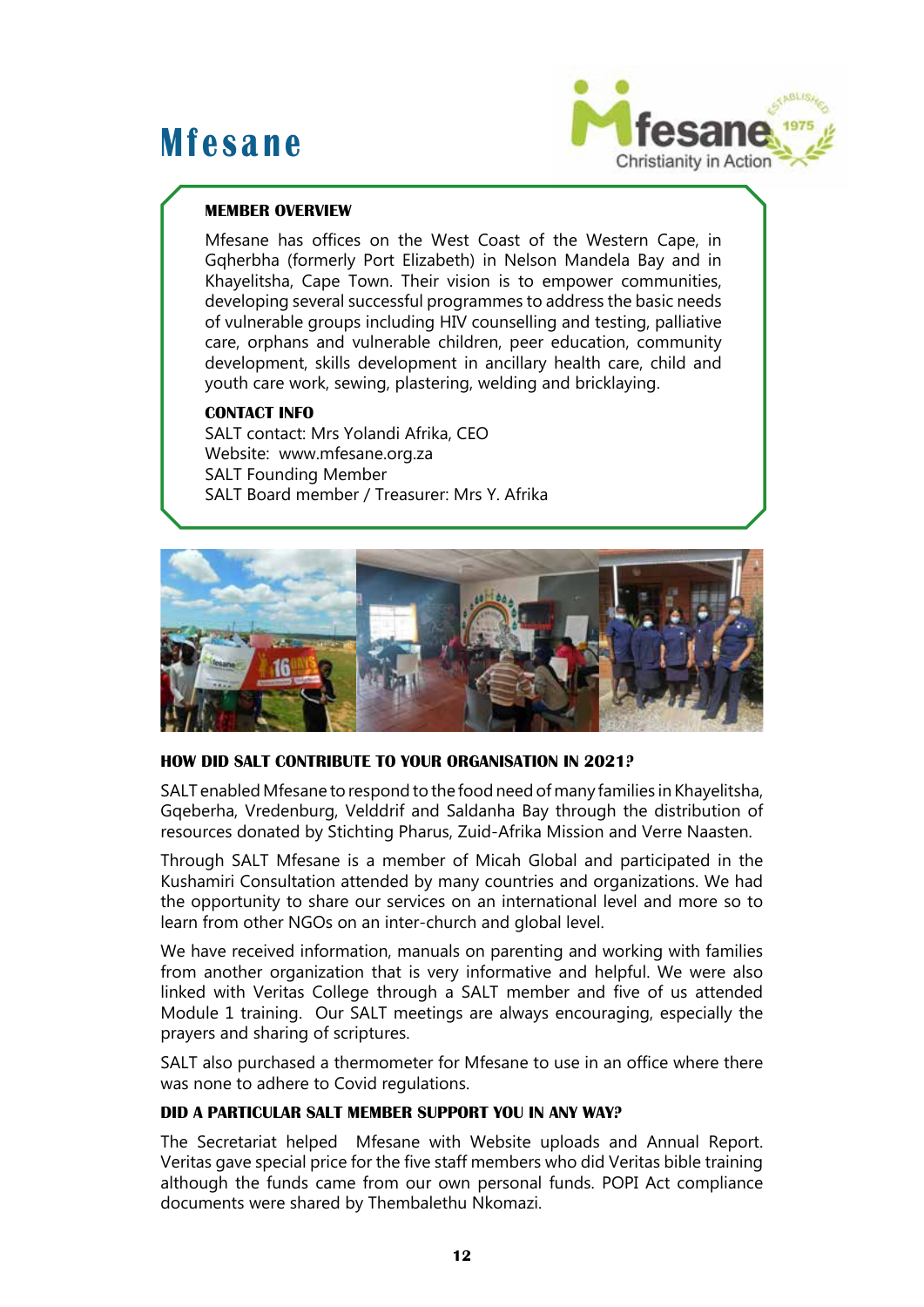

#### **HOW HAVE DIGNITY & DARE IMPACTED YOUR COMMUNITY?**

Mfesane has 9 Dare Facilitators on the West Coast and 3 Dare Facilitators in Nelson Mandela Bay. Two 6-week Dare mentorship programmes were held at local primary schools on the West Coast, reaching 15 boys at one school and 24 at the other. Mfesane also implemented an ongoing Dare outreach at the afterschool programme in Middelpos (numbers vary each week) and for the Laingville soccer team (20 boys). The feedback from the facilitators and boys is very positive.

275 girls participated in Dignity Days in the Western Cape. There are 23 Dignity Facilitators spread across the Youth Cafes, Risiha and Khayelitsha centres. The Dignity programme gives so much value to the programmes of the youth cafés, creating a platform for young women to be recognized and included. There was requests from youth to have a follow up in order to create dialogue because they want to find their voice in church again as women and youth. One teenage mom returned to finish high school after participating in Dignity.

#### **HOW DID YOUR ORGANISATION CONTRIBUTE TO SALT IN 2021?**

Mfesane supported SALT with financial administration, Mfesane staff represented Mfesane and SALT at the KUSHAMIRI Consultation, staff participated and led Dignity and Dare facilitator Zoom calls.

#### **HAVE YOU PERSONALLY GROWN BY BEING PART OF SALT THIS YEAR?**

Mrs Yolandi Afrika shares: "I personally grew through being part of the Micah Kushamiri Conference when I had the opportunity to present the findings of my thesis on an international platform. From setting up a booth on the platform and then recording and uploading an online talk for Micah's Emphatic presentations, I learnt so much about what is possible online. Mfesane as an organisation also grew in skills through participating in our first online conference."

"Our staff facilitated and participated in the Micah "Under The Tree" workshops and discussions. Our staff were able to sit in and listen to international non profit organisations and ministries, and also contribute our experiences in South Africa to the overarching topics including challenges like violence against women and children, fatherlessness in communities, sharing the Gospel, raising up men, challenging boys to be different, Dignity for girls and more."

#### **WHAT CAN SALT DO BETTER IN 2022?**

Source speakers and get members for presentations / impartation more regularly. Encourage SALT members to become responsible for these sharing times.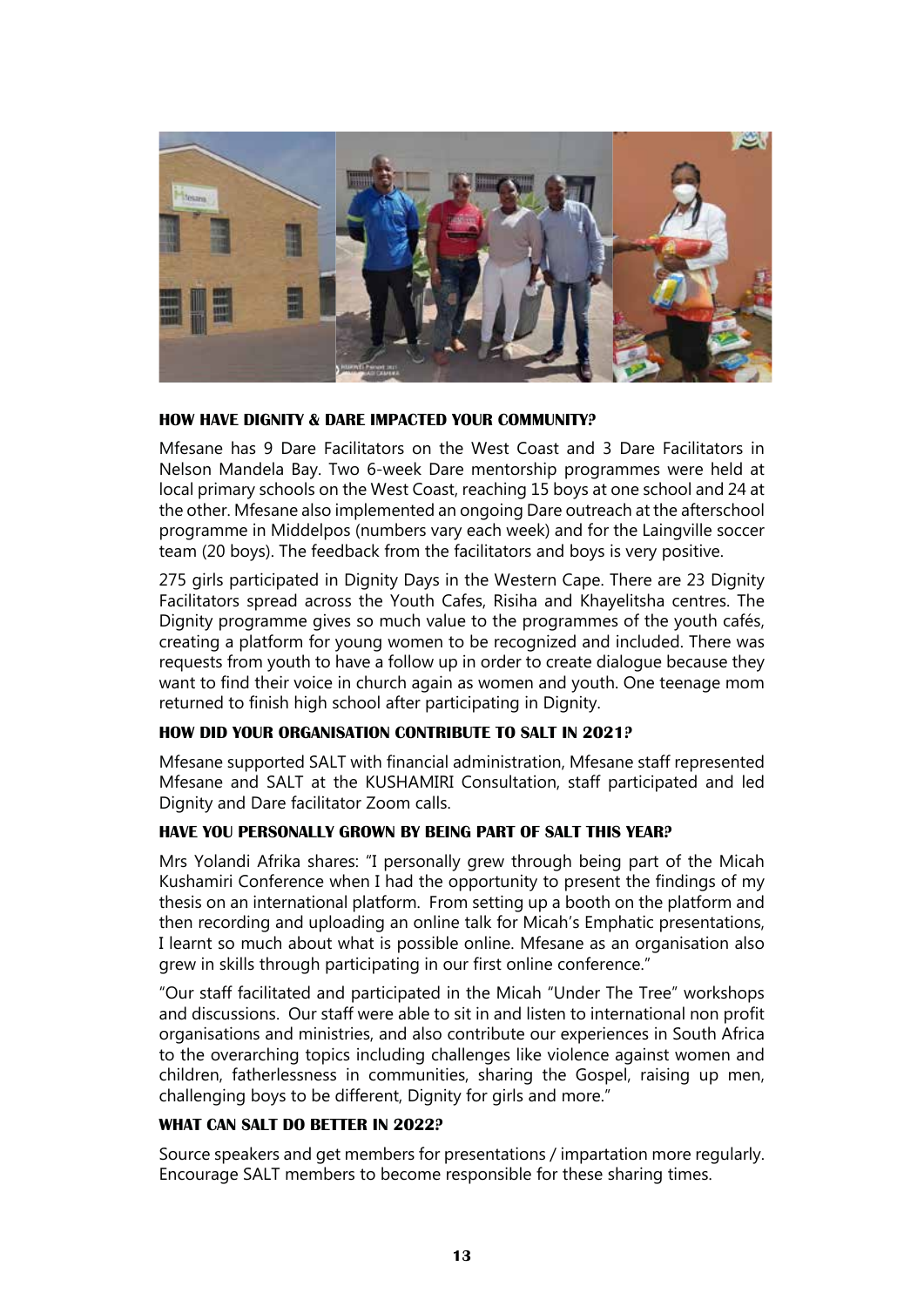### **Nakekela**



#### **MEMBER OVERVIEW**

Nakekela Christian Community Centre is a Step-Down Facility and Hospice giving care to the terminally ill in the greater KwaMhlanga community. Nakekela's mission is to render palliative and curative care in a holistic manner to both in– and out–patients whose lives are impacted by HIV/AIDS.

#### **CONTACT INFO**

SALT contact: Nakekela Office Website: www.nakekela.co.za SALT Founding Member SALT Board member: Ms D. Mathibela



#### **HOW DID SALT CONTRIBUTE TO YOUR ORGANISATION IN 2021?**

Nakekela was gifted food donations to support 15 families in our community through SALT's donors (Stichting Pharus, Zuid-Afrika Mission and Verre Naasten). SALT also offered support to our leadership and encouragement of the work in our SALT Board meetings. SALT ran online peer connection meetings for Digntiy and Dare team leaders which allowed them to exchange information with other NPO staff leading Dignity and Dare in their communities. SALT members shared POPI documents and helped Nakekela with legal compliance. SALT donated hours to assist with our newsletters and website.

#### **DID A PARTICULAR SALT MEMBER SUPPORT YOU IN ANY WAY?**

The Secretariat helped Nakekela with website updates and newsletters. Mfesane shared advice on managing staff challenges. Thembalethu Nkomazi assisted with POPI documents, Manaleni and Thembalethu Centre partnered with us in providing Dignity and Dare Days and facilitation. The Secretariat assisted with sourcing NPO information and sharing training opportunities.

#### **HOW DID YOUR ORGANISATION CONTRIBUTE TO SALT IN 2021?**

Nakekela participated and led some of the Dignity meetings and Dorcas played an active role in the SALT Board.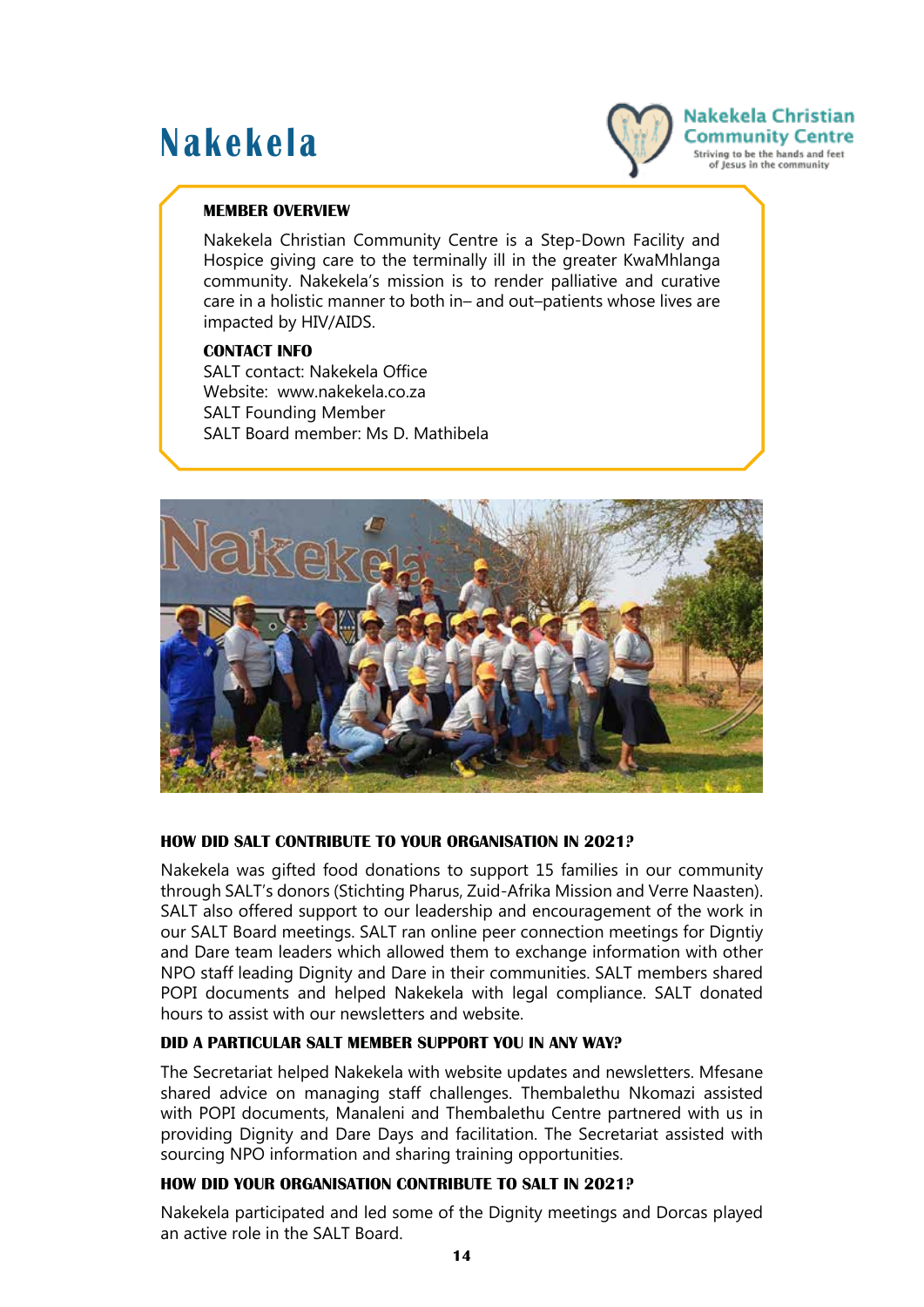

**HOW HAVE DIGNITY & DARE IMPACTED YOUR COMMUNITY?**

SALT facilitated Dignity Facilitator meetings for our Dignity facilitators, which helped them to feel connected and also provided a space to talk with other Dignity facilitators about challenges. We were able to share what we were doing. Through SALT connections we did joint Dignity and Dare trainings with Thembalethu Centre and Manaleni Achievement Centre. We have had positive feedback from schools and families in the community. The young girls who attended Dignity Days learnt about their own bodies and that they do have dignity and purpose. We saw a change in their attitudes and behaviour. At the end of 2021, Nakekela has 2 Dare Facilitators and one Dignity Facilitator, with plans to train more facilitators.

#### **HAVE YOU PERSONALLY GROWN BY BEING PART OF SALT THIS YEAR?**

Mrs Dorcas Mathibela shares: "SALT board members have encouraged and strengthened Nakekela with as well as myself in practical matters." Mrs Lettie Tijane shares: "SALT has been helpful as we transitioned after a change in leadership. They have supported me personally and offered support to the Nakekela Board."

#### **WHAT CAN SALT DO BETTER IN 2022?**

Continued training times to equip Nakekela with leadership skills, monitoring and evaluation best practices, continued peer group connections (Dignity/Dare and home based care workers), prayer and Bible Study, encouragement.

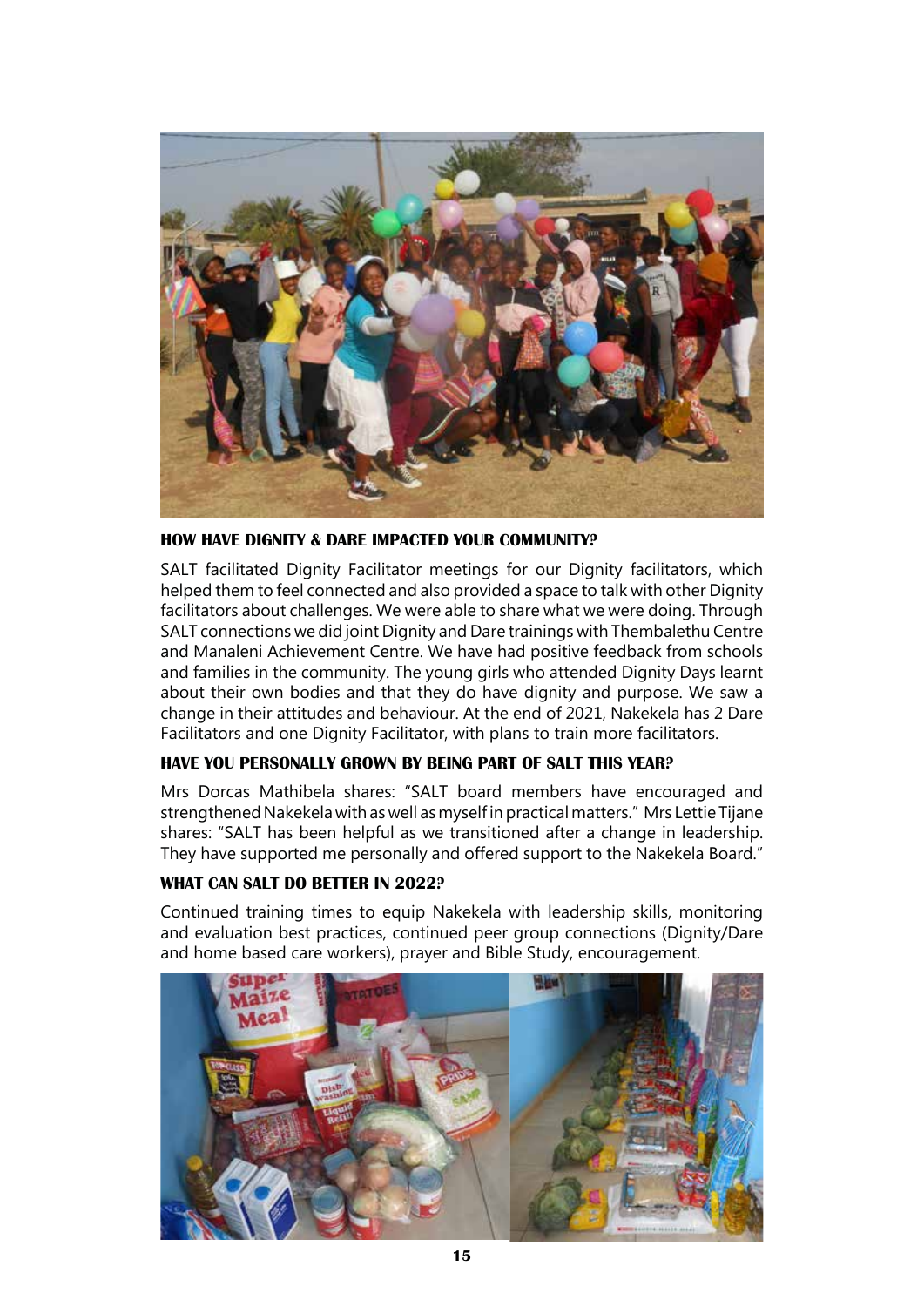Thembalethu

# **Thembalethu Community Centre**



#### **MEMBER OVERVIEW**

Thembalethu Christian Community Centre delivers a comprehensive service to orphans and vulnerable children and their families - from early childhood to teenager years - addressing their physical, spiritual, social, emotional and educational needs.

Located in KwaMhlanga, Mpumalanga (90 km from Pretoria), the Centre currently reaches orphaned and vulnerable children between the ages of 2 and 18 from the local community and their caregivers, addressing the immediate needs of the beneficiaries and community.

#### **CONTACT INFO**

SALT contact: Mr Ernest Lebogang Matsela (General Manager) Website: http:// thembalethucommunitycentre.weebly.com SALT Founding Member SALT Board member: Mr. E. Matsela



#### **HOW DID SALT CONTRIBUTE TO YOUR ORGANISATION IN 2021?**

SALT contributed tremendously to our organization in 2021. By way of example, the Secretariat had helped me to put together a video about our programmes and activities of the year. We were able to partner with Nakekela and Manaleni Centres in rolling out Dare and Dignity Programmes.

We greatly appreciated the COVID-19 Emergency Food Parcels donated by Stichting Pharus, Zuid-Afrika Mission and Verre Naasten which SALT helped to distribute.

#### **DID A PARTICULAR SALT MEMBER SUPPORT YOU IN ANY WAY?**

I was supported tremendously by Dorcas Mathibela, the former Nakekela General Manager, in a variety of issues. For example, we travelled together by Nakekela Transport for Salt Alliance Meetings. She was a "big" sister to me.

#### **HOW HAVE DIGNITY & DARE IMPACTED YOUR COMMUNITY?**

We held 4 Dignity Days in conjunction with Manaleni and Nakekela, reaching a total of 110 girls. We trained 3 Dignity Facilitators, bringing the total number of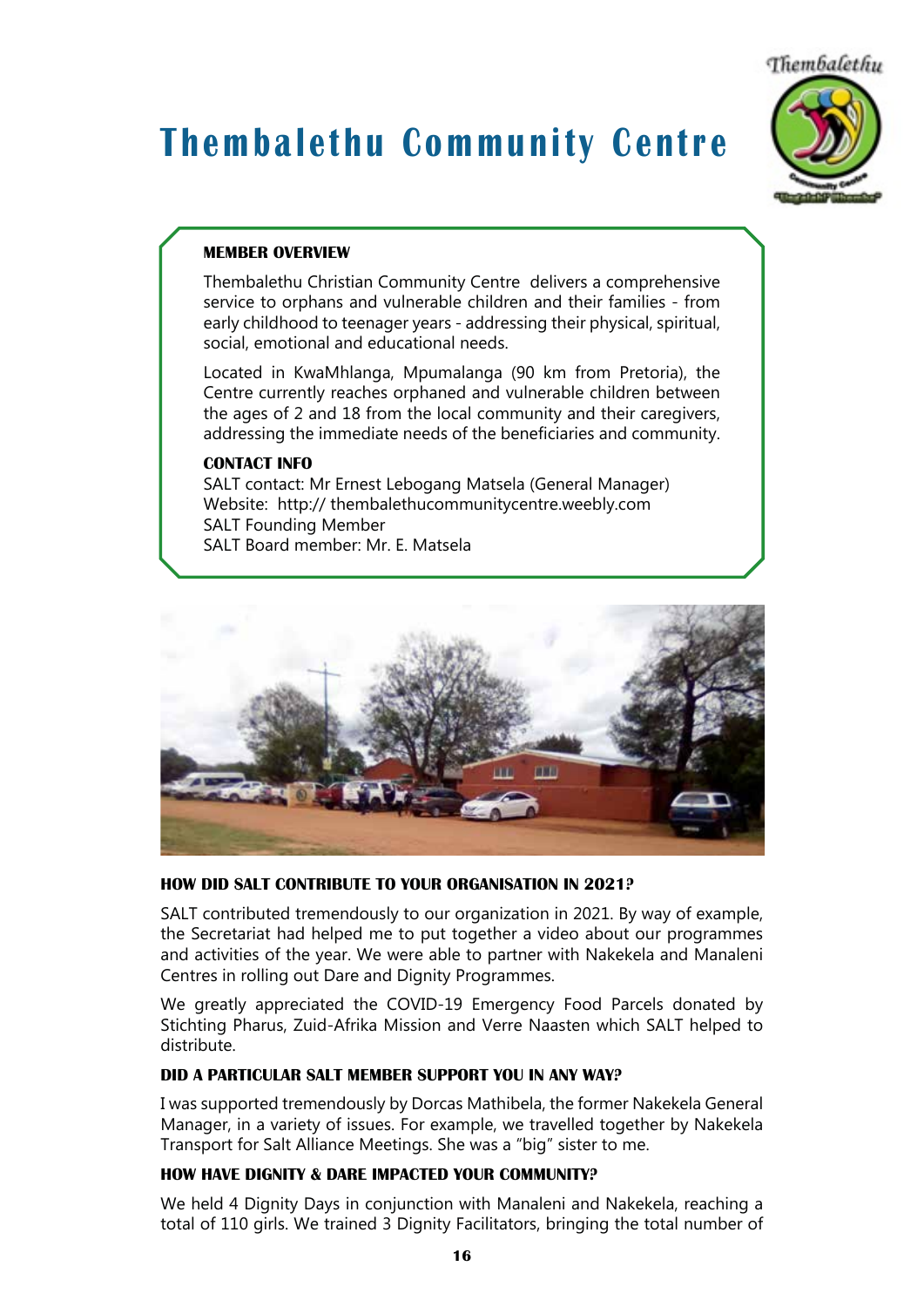

Dignity Facilitators at Thembalethu Centre to 4. Parents thank us for the washable pads which save money, girls are sharing what they learnt with their communities.

We currently have one Dare Facilitator. We hosted 4 Dare Days with about 120 boys attending in partnership with Manaleni. We are excited that two boys who attended Dare have asked to become facilitators in 2022.

Our plan is to take the programmes to the neighbouring schools as the lockdown restrictions have dropped and we can now visit schools again.

#### **HOW DID YOUR ORGANISATION CONTRIBUTE TO SALT IN 2021?**

I have been telling students who are attending our ChildVision-2-ECD Level 5 Teachers Training about SALT (its vision, mission, activities). The students come from Centres as far as Bushbuckridge and Hammanskraal. They wished they could be part of SALT and some are thinking of starting this kind of an Alliance.

#### **HAVE YOU PERSONALLY GROWN BY BEING PART OF SALT THIS YEAR?**

Mr Ernest Matsela shares: "I have grown a lot personally by being part of SALT last year. We/Thembalethu Centre happens to be a "small" but my counterparts in SALT helped me to be calm and confident and amongst equals."

#### **WHAT CAN SALT DO BETTER IN 2022?**

SALT has already done an outstanding work last year and it is my hope that it will continue along that path in 2022.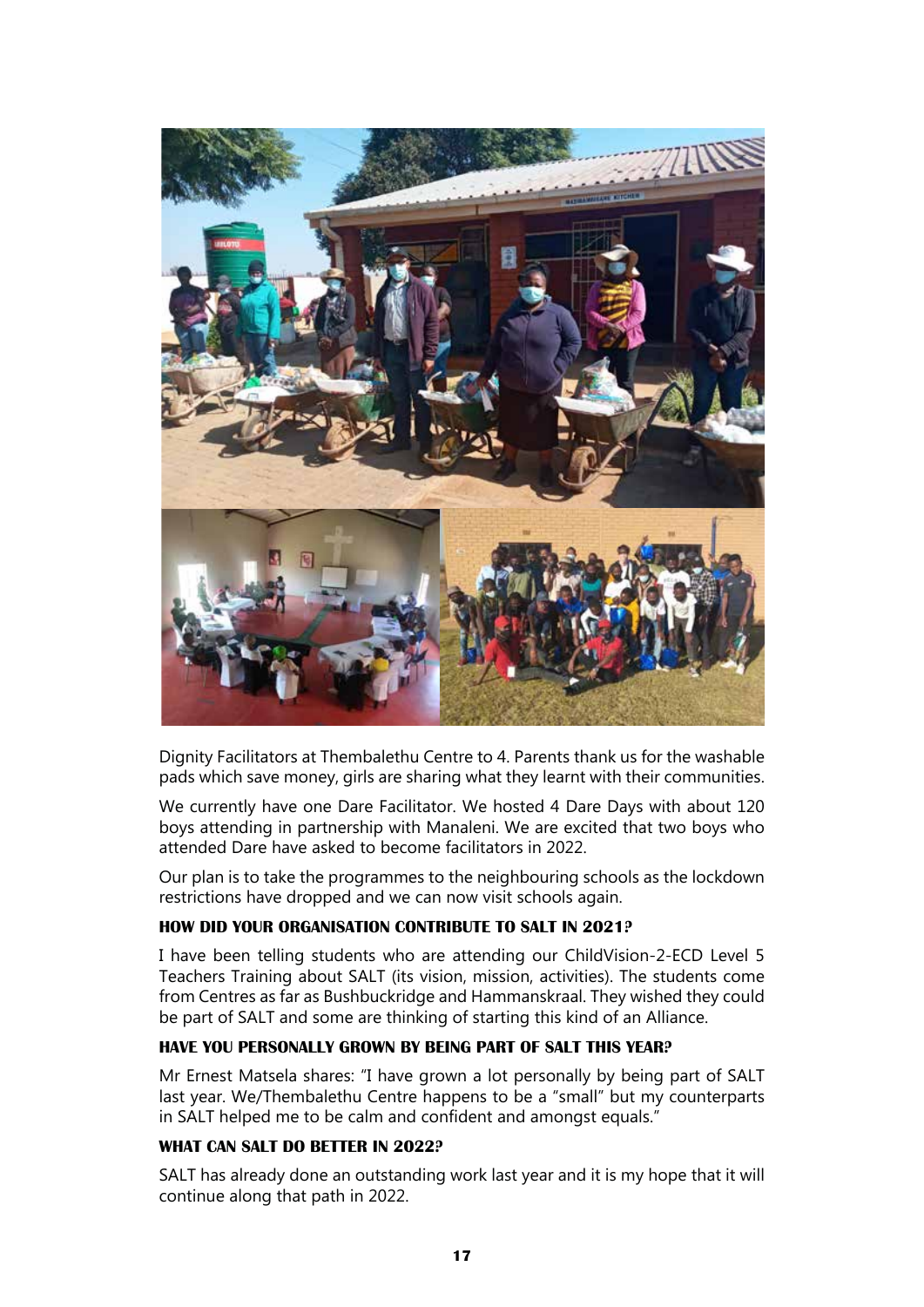# **The Dignity Campaign**



#### **MEMBER OVERVIEW**

We believe that dignity is God-given and essential to the spiritual, emotional and physical health of young people. This is why we are passionate about coming alongside them in a way that is practical and effective, impacting all areas of their lives and well-being.

We develop engaging, educational, and interactive programs to equip and empower communities to reach young people. We train men and women to become Dare and Dignity Facilitators. We also raise awareness of issues facing young people in today's world, including lack of access to menstrual supplies, human trafficking, various forms of abuse, gangsterism and pornography.

#### **CONTACT INFO**

SALT contact: Mrs Aukje Brouwer Website: www.dignity.org.za SALT Member



Last year The Dignity Campaign decided to formally join the SALT Alliance. We believe that we are stronger together and as an Alliance of organisations working in different geographical areas and with different strengths we can encourage, compliment and practice accountability. I love the analogy which Kerry uses to describe the Alliance, of many streams coming together in one river.

#### **HOW DID SALT CONTRIBUTE TO YOUR ORGANISATION IN 2021?**

A staff member of Mfesane from the West Coast has joined the facilitation team during the Dare training. He was a great asset. The Secretariat is an ongoing source of encouragement and networking. SALT also assisted us with access to information on the POPI Act and copies of documentation shared by Thembalethu Nkomazi.

In addition, SALT informed us of the Micah Global Leadership conference and encouraged us to get involved as presenters. Our team grew in their online presentation experience and had the privilege of hosting Under the Trees discussions as well as a full workshop. This has led to the spread of our training material to other countries across the world. We also learnt that every country shares the same struggles when it comes to teens and their struggle with identity, belonging and purpose. It was great to connect with other NPOs and believers.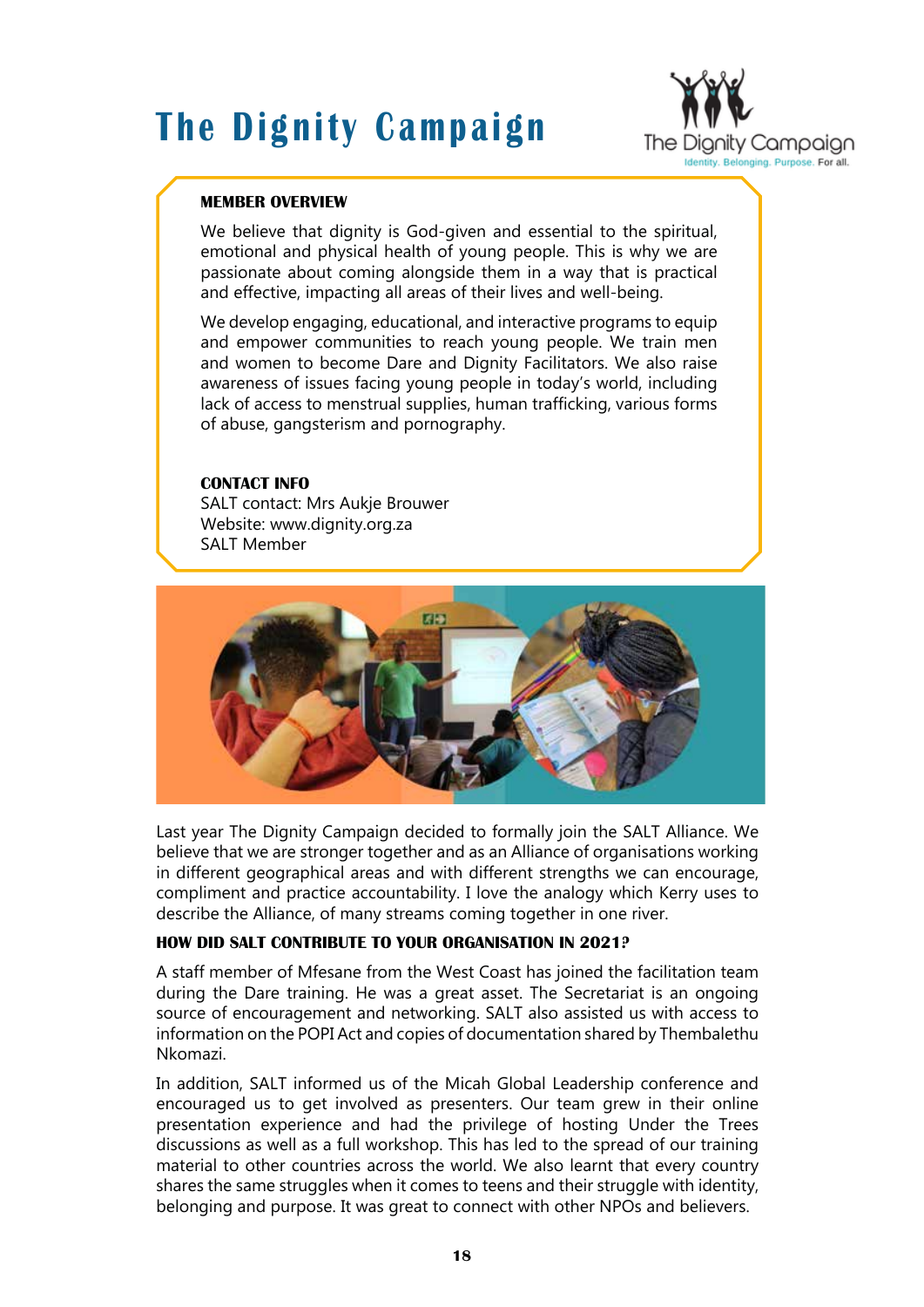![](_page_18_Picture_0.jpeg)

#### **HOW DID YOUR ORGANISATION CONTRIBUTE TO SALT IN 2021?**

We offered sponsorship (discipleship materials) to members who ran Dignity and Dare programmes. The members have access to our online resources and we made resources including Dignity Packs and sustainable sanitary wear available to the members who were implementing Dignity events.

We also provided mentorship on request.

#### **HAVE YOU PERSONALLY GROWN BY BEING PART OF SALT THIS YEAR?**

Aukje Brouwer replies" "The encouragement and advice from Kerry is helping me grow in my faith journey and leadership responsibilities."

#### **WHAT CAN SALT DO BETTER IN 2022?**

Increased feedback to support M&E. Combined DC / SALT Members funding proposals.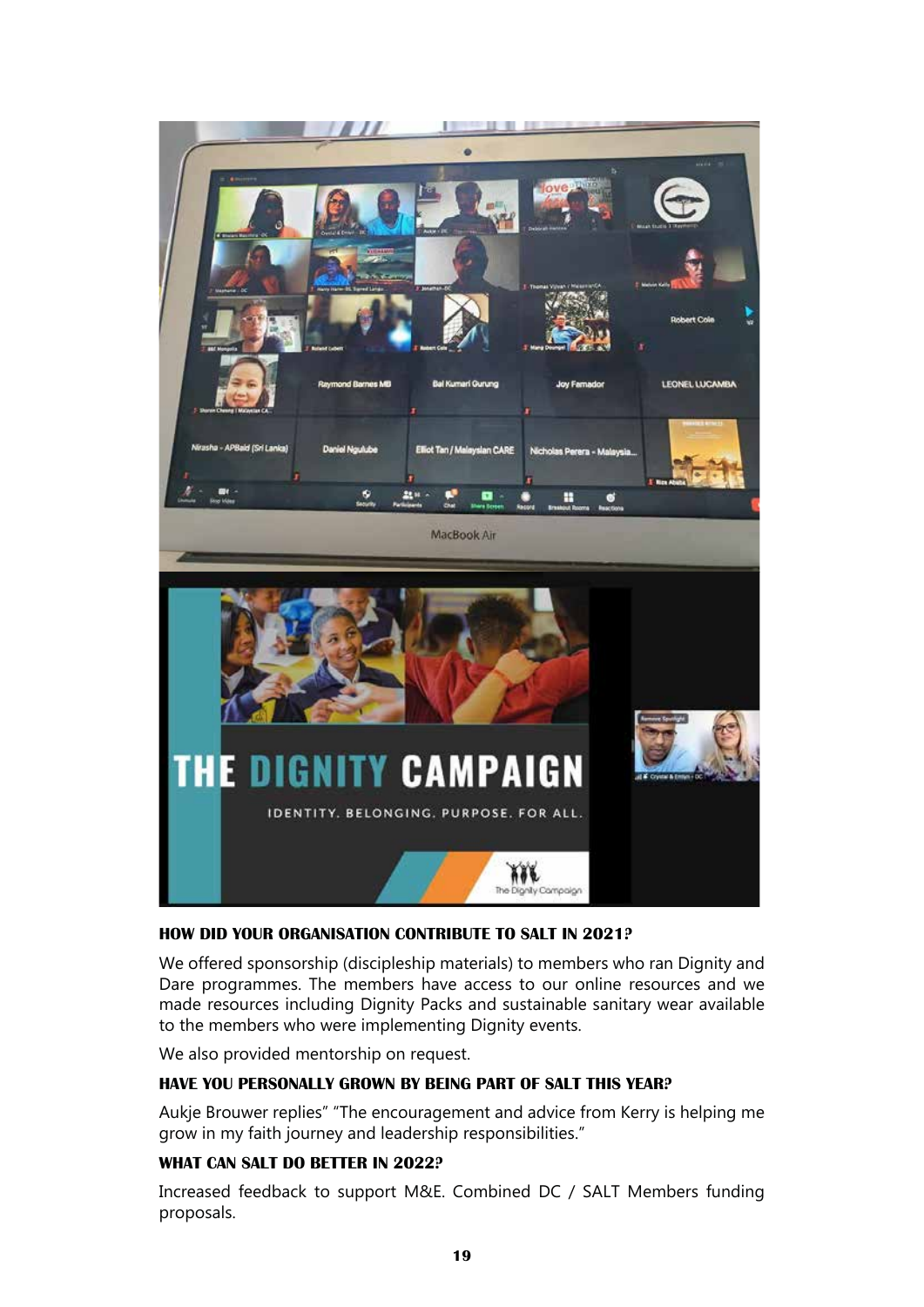### **Thembalethu Nkomazi**

![](_page_19_Picture_1.jpeg)

#### **MEMBER OVERVIEW**

Thembalethu Nkomazi is situated in the Nkomazi region of Mpumalanga province, close to the border of Swaziland and Mozambique. Thembalethu Nkomazi offers home-based care, orphan care, spiritual counselling, social welfare, garden projects, burials, health services and food parcel distribution to local communities.

#### **CONTACT INFO**

SALT contact: Mr. Cleopas Maseko, CEO Website: www.thembunkomazi.org SALT Founding Member SALT Board Member / Chairperson: Mr. C Maseko

![](_page_19_Picture_6.jpeg)

#### **HOW DID SALT CONTRIBUTE TO YOUR ORGANISATION IN 2021?**

Beginning of 2021, we still distributed food parcels to our beneficiaries that was linked to the work we are doing in collaboration with SALT. Given the challenges of 2021 as a result of the continued threat by the existence of COVID-19, we continued having our virtual meetings for the purpose of praying and encouraging one another. This approach enabled our member organization and SALT to survive the threat of COVID-19. SALT also included Thembalethu Nkomazi in the distribution of food parcels and seedlings, with thanks to partners overseas.

#### **DID A PARTICULAR SALT MEMBER SUPPORT YOU IN ANY WAY?**

eThembeni/Usizo CMD and Veritas trained 27 of our local pastors and church leadership on Veritas course. The trained pastors and church leadership completed a one-week training for Module 1. This has helped Thembalethu Nkomazi in encouraging the church to be involved in the social programmes that the organization is implementing. This was possible through our close relationship with other SALT member organizations. Thembalethu Nkomazi was able to facilitate the Veritas course as a result of being part of the SALT family.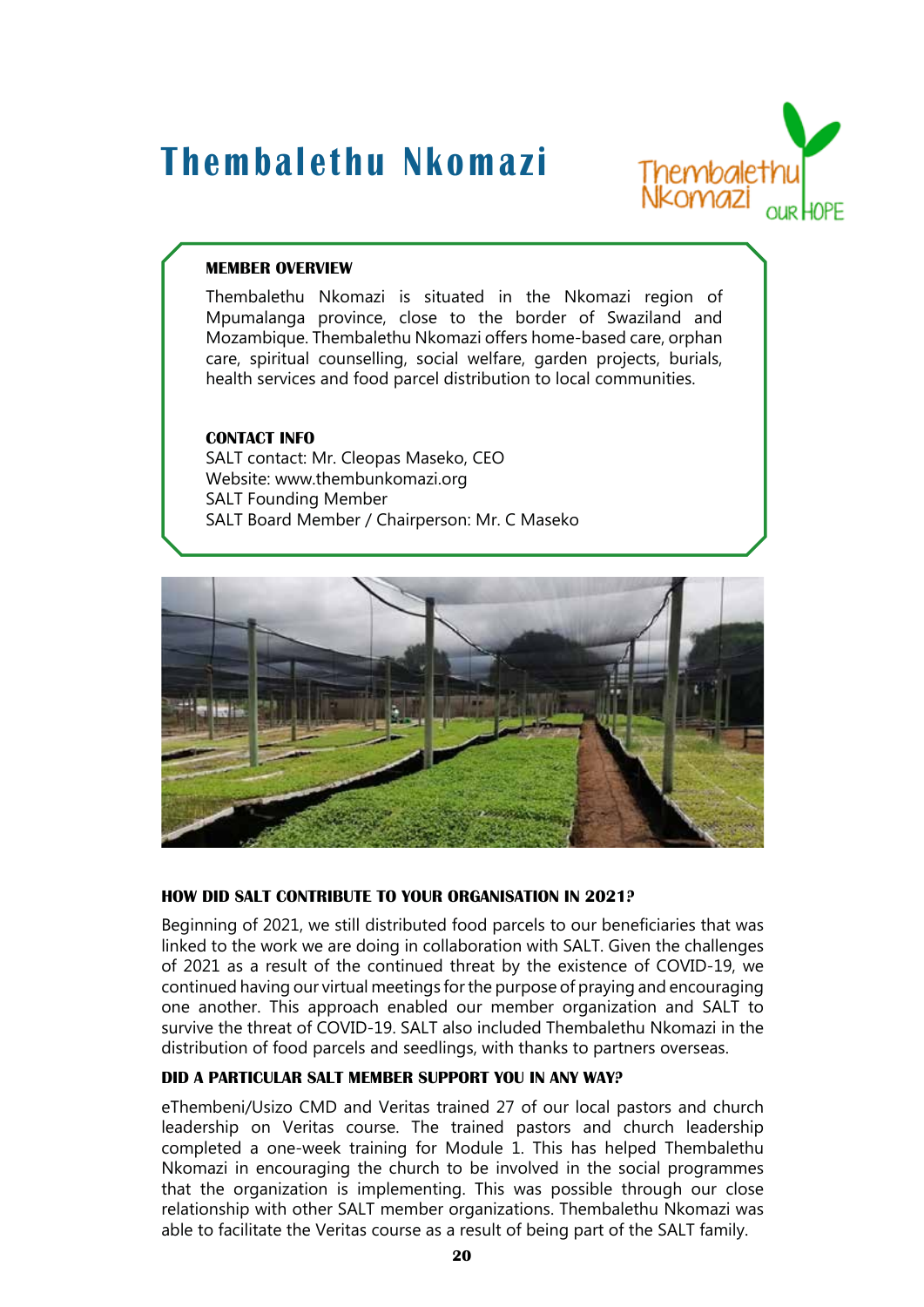![](_page_20_Picture_0.jpeg)

#### **HOW HAVE DIGNITY & DARE IMPACTED YOUR COMMUNITY?**

Thembalethu ran 7 Dignity Days this year, reaching 110 girls. We also trained up 3 new Dignity facilitators. Our staff is excited to have a variety of products that they are able to offer to our girls attending the after-school care programme. There is also more cohesion among our staff members. Dignity has also contributed in strengthening the relationship between facilitators and the girls. We see the girls' confidence improving. More work needs to be done in order to fully understand the impact of the Dignity programme at a community level.

#### **HOW DID YOUR ORGANISATION CONTRIBUTE TO SALT IN 2021?**

Thembalethu Nkomazi is fully a member of the SALT family, therefore when we have agreed on activities and targets, we do make a contribution. For instance the target for distributing food parcels, our organization did fulfill her contribution. In 202, 650 families received food parcels and we appreciate both SALT and our staff members that were working on the ground. We also made a contribution in encouraging other SALT members in addressing some of the challenges encountered during 2021. We did not just receive, but played an active role in also contributing to the success of SALT.

#### **HAVE YOU PERSONALLY GROWN BY BEING PART OF SALT THIS YEAR?**

Cleopas Maseko replies: "I have grown as a person as a result of my involvement in the work for SALT. The meetings, implementing the agreed activities and also solving some of the challenges being encountered by SALT member organizations has also contributed to my personal growth. Through VN and All Nations, I was part of a 10-week online training on transformation leadership. This training also played a part in my personal growth through demonstrating the importance of combining social programmes with the gospel."

#### **WHAT CAN SALT DO BETTER IN 2022?**

We are to revive the hosting of imbizos as this encourages learning among SALT member organizations. Even if the environment might not allow SALT member organizations to visit one another, then we are to commit in holding imbizos using virtual platforms. All programmes that are found in many SALT member organizations should ensure their leaders will meet using virtual platforms once or twice per year.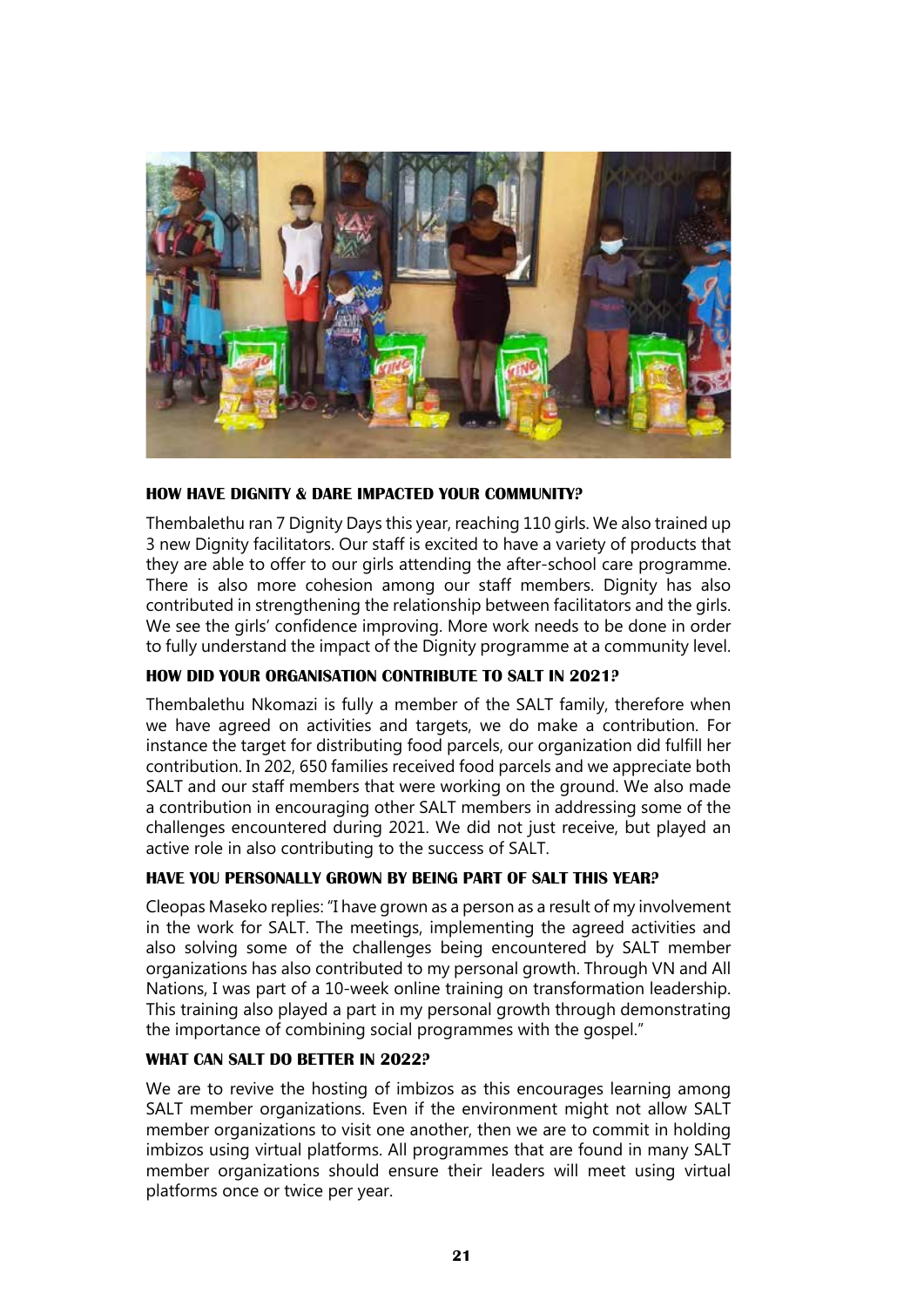# **Veritas**

# **VERITAS** COLLEGE

#### **MEMBER OVERVIEW**

Veritas College International (VCI) serves the church worldwide with theological education for leaders and members to grow in maturity and influence society to the glory of God.

Our educational philosophy of Integrated Leadership Development (ILD) with self-theologising at its core, ensures that the church on all levels is equipped to:

- interpret the Bible in a practical and responsible way,
- apply the obtained absolutes of the Bible in its context,
- communicate the absolutes effectively,
- and train others to do the same.

This takes place through Competency Based Theological Education that articulates smoothly from non-formal Foundation Training, to accredited Diploma Training and culminates in accredited Graduate **Education** 

#### **CONTACT INFO**

SALT contact: Mr. Danie du Preez Website: www.veritascollege.org SALT Board member

![](_page_21_Picture_12.jpeg)

#### **HOW DID YOUR ORGANISATION CONTRIBUTE TO SALT IN 2021?**

VCI has been supporting and training SALT members and pastors in their home communities since 2018.

In 2021 VCI, with the help of Mfesane, trained five participants in Module 1 of Veritas in Saldhana Bay. Module 1 covers Principles of how God communicates with us through His Word; The five steps of exegesis; Pauline literature; How to lead a Bible Study; How to preach.

We also trained 30 participants at Thembalethu Nkomazi where Dr. L Schoeman led the training. This group included Thembalethu staff as well as local clergy.

Looking forward to 2022: We plan to facilitate Module 2 at Mfesane and Thembalethu during the year. We continue to trust the Lord for facilitators who will take up the training in the community at Thembalethu.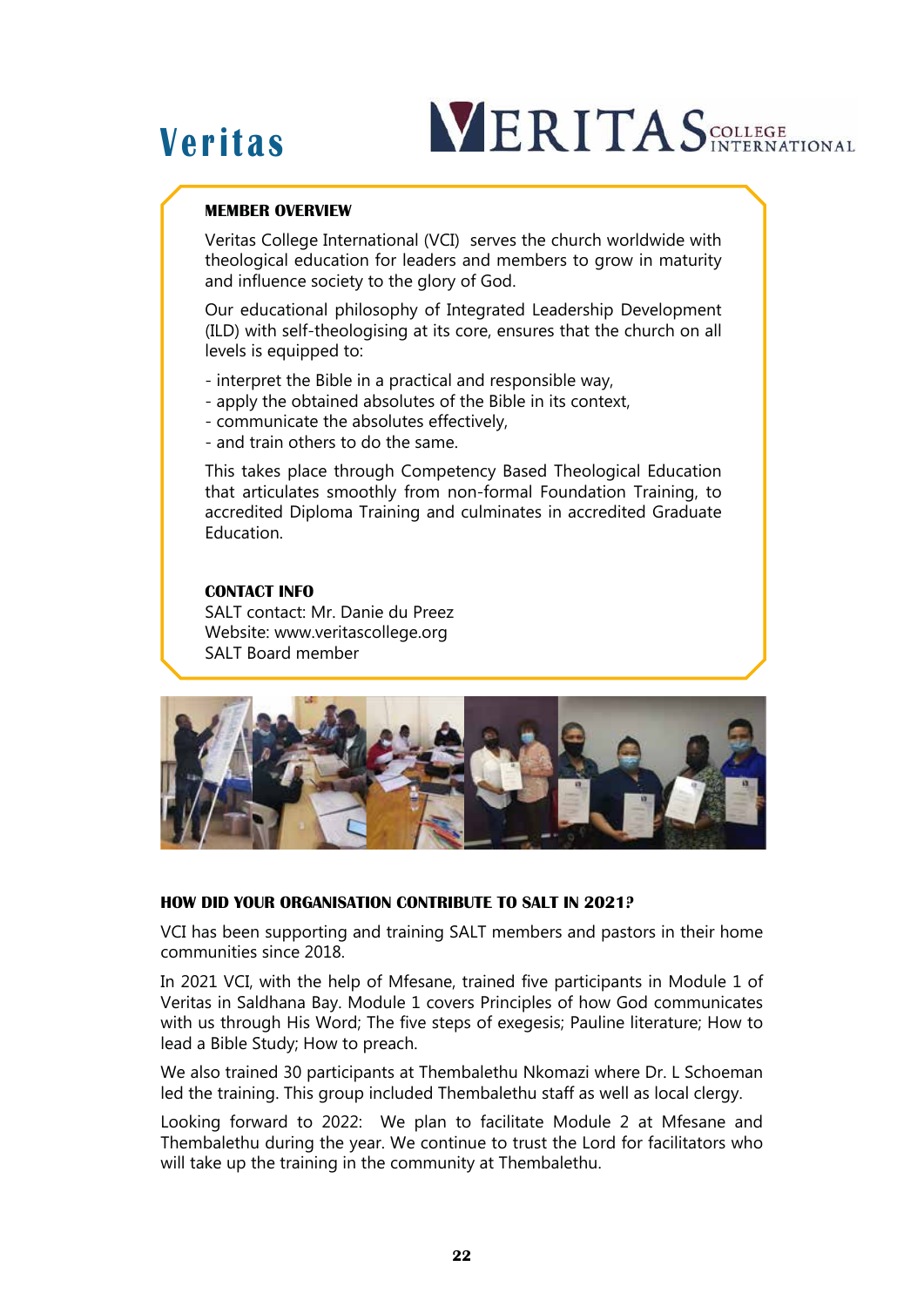# **FINANCIAL REPORT**

Opening balance January 2021 - ZAR 171 736.38 Closing balance December 2021 - ZAR 174 663.46

#### **EXPENSES**

| <b>Bank Charges</b>      | 1,124.10   |
|--------------------------|------------|
| Secretariat / Office     | 40,725.00  |
| Donation: Member comms   | 19,575.00  |
| Google drive             | 270.00     |
| Accountants              | 5534.38    |
| Xneelo (email & domain)  | 1410.72    |
| Food parcels & donations | 92,898.00  |
|                          | 161,536.80 |

#### **INCOME**

| 155,321.75 |
|------------|
| 85,087.02  |
| 70,234.73  |
|            |